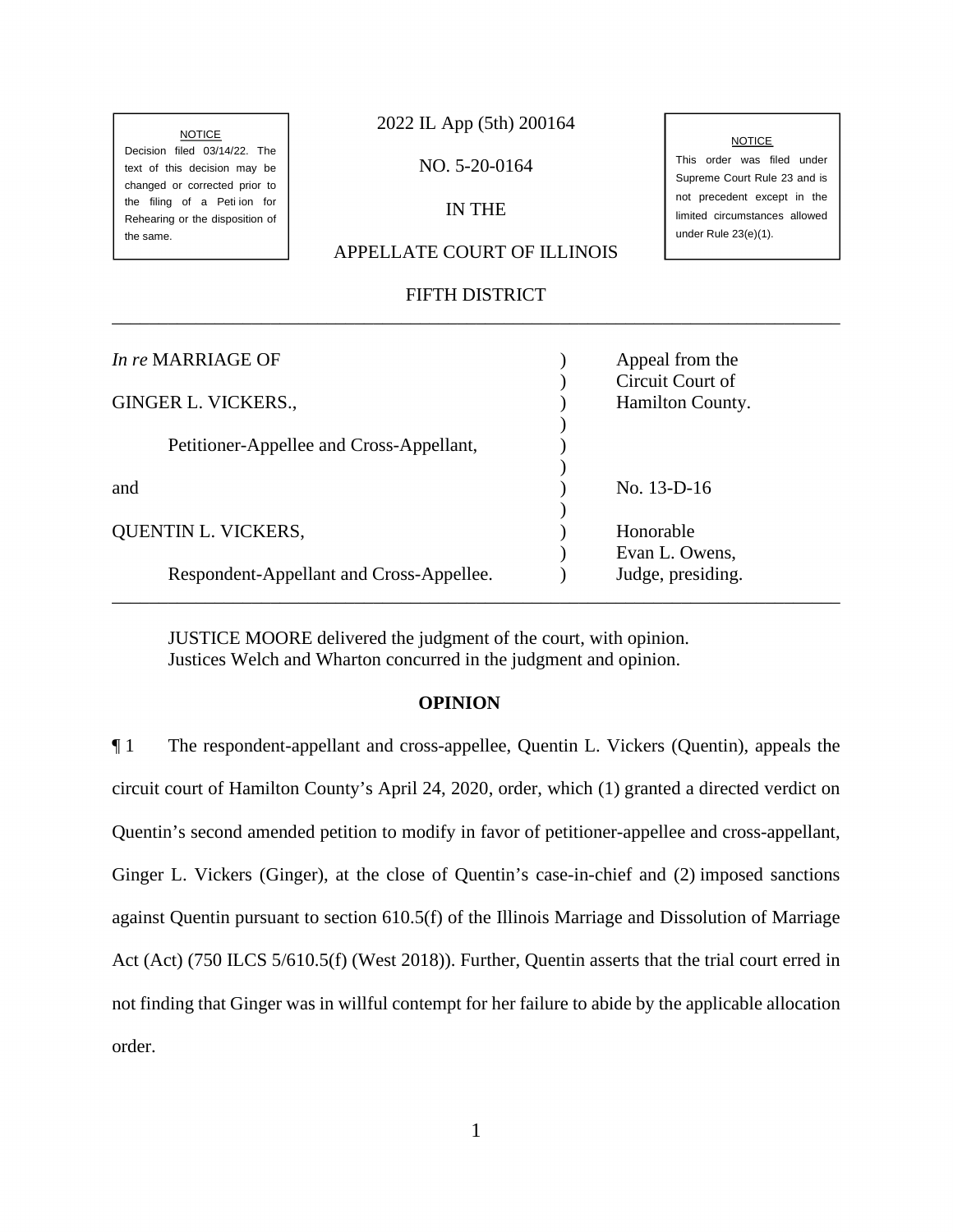¶ 2 Ginger, on cross-appeal, argues that the trial court erred when it *sua sponte* granted Quentin to modify. For the following reasons, we affirm in part and vacate in part. more parenting time following its dismissal of Quentin's second amended petition to modify and further erred when the trial court denied Ginger's request for sanctions pursuant to Illinois Supreme Court Rule 137 (eff. Jan. 1, 2018) against Quentin for filing multiple frivolous petitions

### ¶ 3 I. BACKGROUND

¶ 4 At the outset, we note that this is an expedited appeal, pursuant to Illinois Supreme Court Rule 311(a) (eff. July 1, 2018), because it involves the custody of an unemancipated minor. Our decision was due to be filed on October 13, 2020. However, the decision is being issued beyond this date for good cause, as the matter was held in abeyance at the request of Quentin for approximately five months due to a pending posttrial motion in the circuit court filed by Ginger and numerous motions for extensions of time filed by Quentin resulted in delays of the progression of this case. See Ill. S. Ct. R. 311(a)(5) (eff. July 1, 2018). Briefing on this matter was finally completed on December 22, 2021, and the case was set for the court's January 11, 2022, setting as a nonoral matter. We now issue our disposition.

 order). The judgment of dissolution of marriage and the allocation order resulted from a contested ¶ 5 Quentin and Ginger were divorced on August 3, 2016, by the entry of a judgment of dissolution of marriage and an allocation of parental responsibilities and parenting plan (allocation bench trial that occurred over six days. The parties have two minor children together, S.V. and K.V.

¶ 6 Following the trial, the trial court awarded to Ginger the sole discretion in decision-making regarding the education of the minor children, regarding extracurricular and recreational activities for the minor children, and regarding the healthcare and medical treatment provided to the minor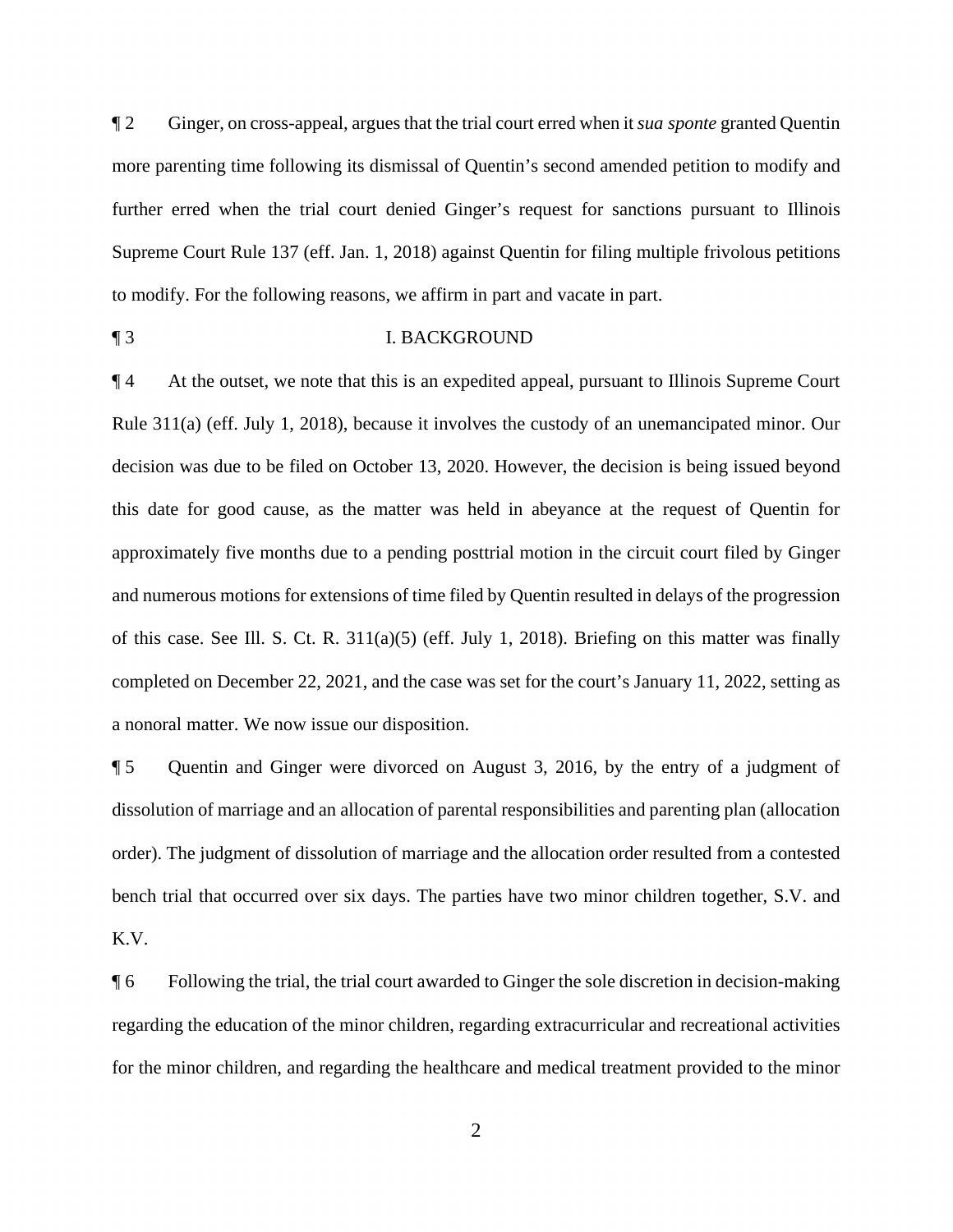children. The trial court also ordered that "The children shall attend public school(s) for the school district in which [Ginger] resides."

 Wednesday evening; a detailed holiday schedule, including birthdays; and additional parenting ¶ 7 The allocation of parenting time for Quentin consisted of alternating weekends; every time in the summer. The trial court ruled that "In an effort to minimize the friction between the parents and maximize the comfort of the children, the majority of exchanges will take place at the children's school, effectively eliminating much of the physical interaction between the parties."

 ¶ 8 Quentin filed *pro se* a petition to modify parenting time between himself and Ginger on May 29, 2018. Quentin subsequently retained an attorney and filed his first amended petition on August 2, 2018. He filed his next petition on August 13, 2019, being his second amended petition to modify, which is the petition before this court.

¶ 9 The second amended petition to modify alleged various changes in circumstances and requested Quentin's parenting time with the minor children be modified so that he received the majority of parenting time. Those allegations are discussed in further detail below and in our analysis section.

¶ 10 In addition to the above-mentioned petition to modify parenting time, Quentin also filed a petition for rule to show cause on August 2, 2018. Quentin's petition for rule to show cause alleged that Ginger violated section E of the parties' allocation order, which provided, in relevant part, that the parties "shall communicate regarding the care and well being of the minor children via text messaging and email," "Father shall be able to communicate with the minor children via phone at reasonable times," and "In the event that a parent attempts to contact the children, the parent with whom the children are with shall make the children aware that the other parent has attempted the contact and shall telephone the other parent back as soon as practicable." The petition alleged that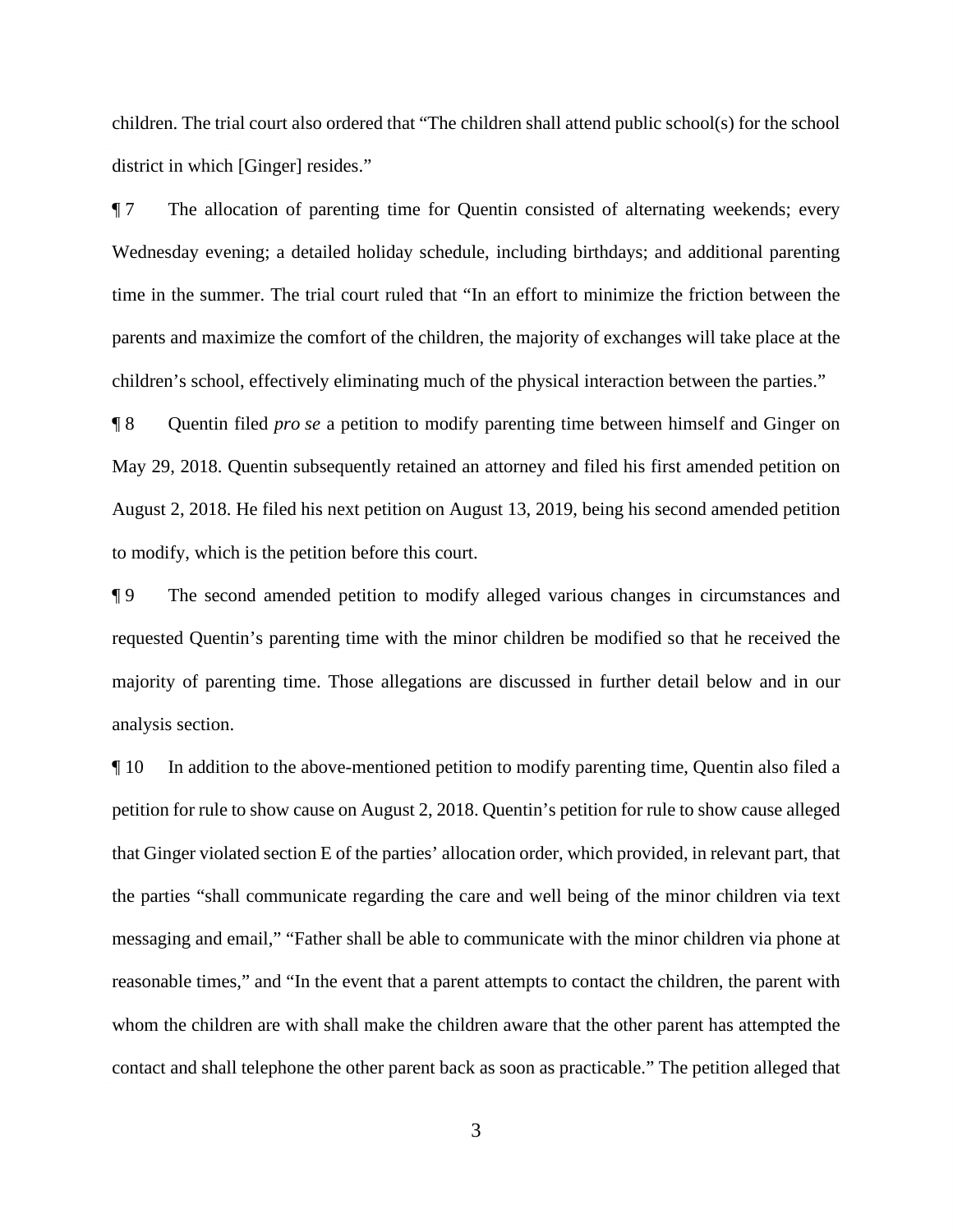Ginger violated the above provision by refusing to give Quentin her personal cell phone number, so that he could contact the children and/or communicate with Ginger. Quentin further alleged that Ginger shut off the telephone of their oldest child, S.V., which prohibited him from contacting the children, and that Ginger failed to call him back after his calls to the children went unanswered.

¶ 11 A hearing was conducted on Quentin's second amended petition to modify and his petition for rule to show cause over the course of two days, January 22, 2020, and March 4, 2020. Quentin called two witnesses, Ginger and himself.

 ¶ 12 Quentin first called Ginger to testify as an adverse witness. Ginger testified that, at the time of her divorce, she lived with her parents in Hamilton County and the children attended school at 2017-18 school year. The next school year, Ginger registered the children at Eldorado school was not far, being only a 20- to 25-minute drive from one school to the other. She further testified that one of the reasons for the move was to allow the children more opportunities to participate in Hamilton County. She testified that, following her divorce, she moved approximately 10 miles away to Norris City, Saline County, Illinois, and she had been there since approximately January 2018. She testified that even though Norris City is in the Eldorado school district, Hamilton County school allowed the children to continue to attend because they were already registered for the district, in accordance with the allocation order. She testified that the distance between the schools various activities not offered at Hamilton County. According to her testimony, Ginger informed Quentin of the move and change in schools.

 ¶ 13 Ginger testified that, following the divorce, Quentin asked that she give him her cell phone number. She declined to give him her phone number because Quentin had her work phone number and her work and personal e-mail addresses. Further, she found some of Quentin's attempts to communicate were harassing in nature, and therefore, did not feel comfortable giving him that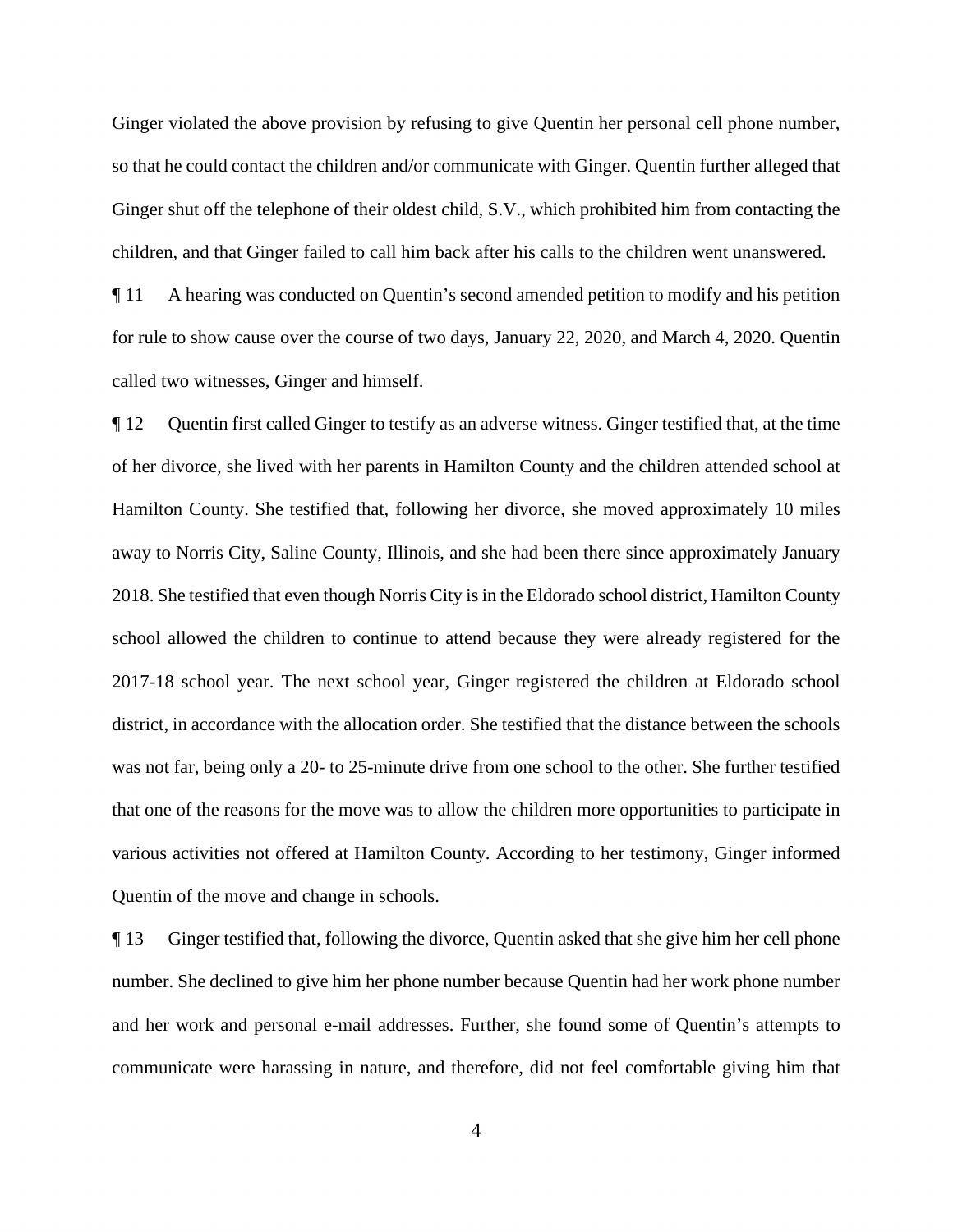information. Ginger testified that the parties' oldest child, S.V., had a cell phone that Quentin could call in order to contact their children. Ginger denied ever "turning off" S.V.'s cell phone.

¶ 14 Ginger was then questioned regarding numerous e-mails between herself and Quentin. We discuss those of note below.

receiving the e-mail.  $\P$  15 In the first e-mail, Quentin asked for a phone number to contact K.V. so he could wish him a happy birthday. There was no response indicated on the e-mail from Ginger. Ginger did not recall

**The metal receiving the e-mail was from Quentin to Ginger. It contained Quentin's new address and** stated, "I really need the address where the kids reside, a phone number also for emergency purposes. I can't always email." Ginger did not recall receiving the e-mail.

 ¶ 17 In the next e-mail, Quentin claimed S.V.'s phone had not worked in over a month and that he believed the phone was shut off while S.V. was with Ginger. Ginger responded that the phone on the phone and hand it to S.V. S.V. would often end the call and indicate she did not want to has been working and that Quentin has contacted the kids on it. She then asked Quentin to "Stop with your harassment." Ginger testified that Quentin had her work phone number, but he started calling and harassing her and sending texts to that number. She testified that when Quentin would e-mail her and claim that S.V.'s phone was not working, she would call the phone or check it and confirm it was working. Ginger testified there were occasions when she would ask S.V. to consider calling her father and talking to him, even some occasions when she would dial Quentin's number speak with him.

 that she asked Quentin to send a picture. Quentin responded that "It can't be emailed. It's a poster-¶ 18 Ginger was next shown an e-mail between the parties regarding a school project that K.V. had left at Quentin's home. Ginger testified that Quentin had informed her about the project and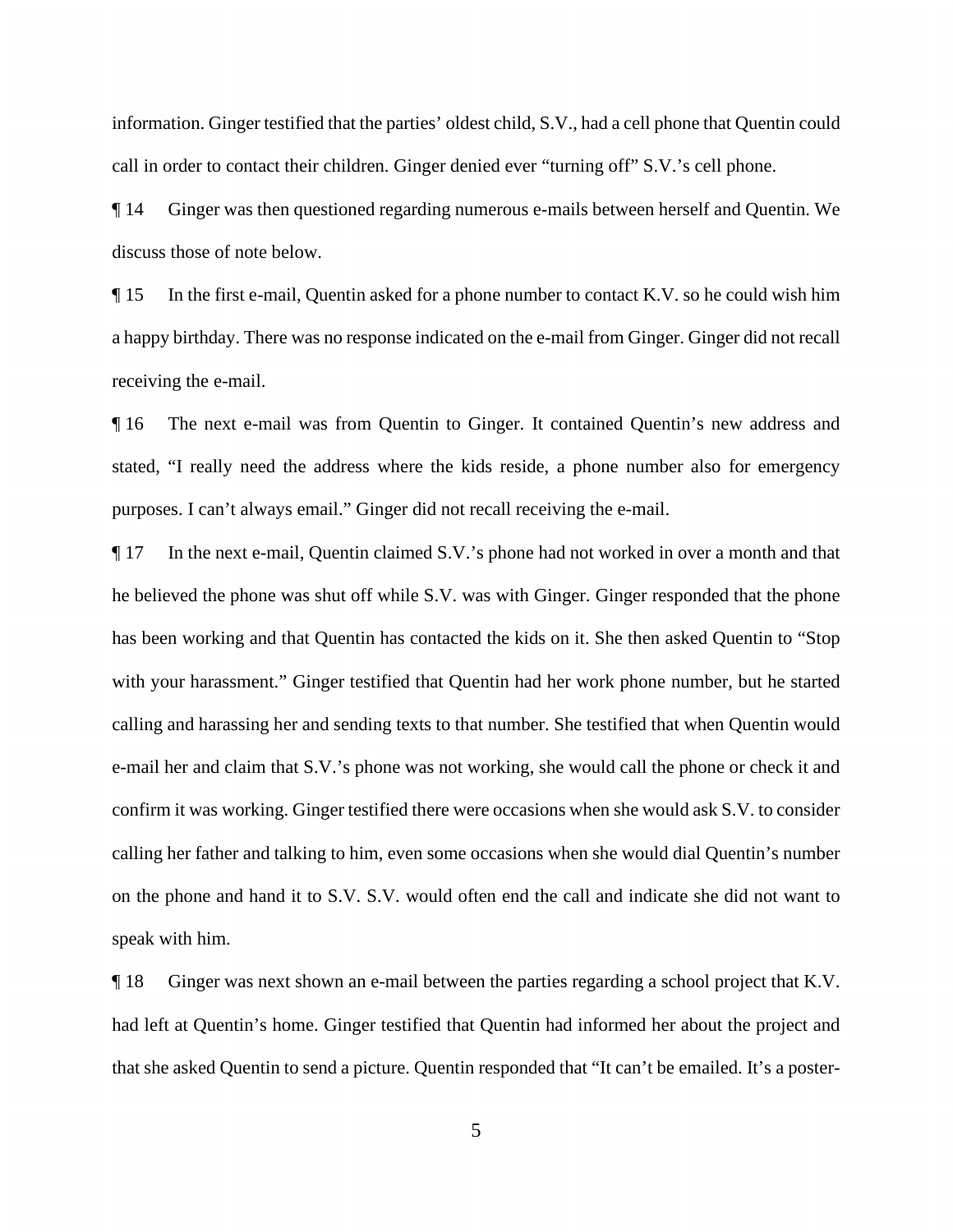responded by asking if Quentin was refusing to send a picture. Ginger testified that, during these type thing. Find the time to come and get it. Don't blow off his project please." Ginger then exchanges, Ginger had messaged K.V.'s teacher and inquired about the project. She was informed that K.V. had a blank piece of cardboard paper with nothing on it and that K.V. would be supplied with another piece of paper at school so he could finish the project.

 exchanges between the parties regarding S.V.'s change of gymnastics location. In one e-mail, the same last name and listed it that way on S.V.'s paperwork. The next e-mail contained took the picture and sent it to Quentin to see if he would be able and/or willing to take S.V. to the S.V. to some of her meets when it occurred during his time, and she did not want to sign S.V. up and pay the fees if S.V. was not going to be able to participate fully. Ginger testified that she ¶ 19 Ginger was then asked about S.V.'s participation in gymnastics and shown various e-mail Quentin asked Ginger why S.V.'s last name was listed as "Launius" (Ginger's maiden name). Ginger testified that following the divorce she began using her last name. When she signed S.V. up for gymnastics at the new location she put her name down, Ginger Launius, and then wrote down only S.V.'s first name. She testified that the gym must have assumed she and S.V. shared correspondence between the parties discussing, *inter alia*, S.V.'s gymnastics schedule. The e-mail contained an image of a partial schedule of upcoming gymnastics events. Ginger testified that she events that fell on his time. She wanted confirmation because, in the past, Quentin had not taken informed Quentin of S.V.'s gymnastics change prior to it occurring and that she also informed him about a particular "level-up" competition once she learned of it.

 ¶ 20 Ginger was next shown an e-mail between the parties regarding K.V.'s baseball participation. The e-mail was from Ginger to Quentin stating: "The teams have been posted for baseball. \*\*\* She has posted the first practice for this Wednesday at 5:30 p.m." Ginger testified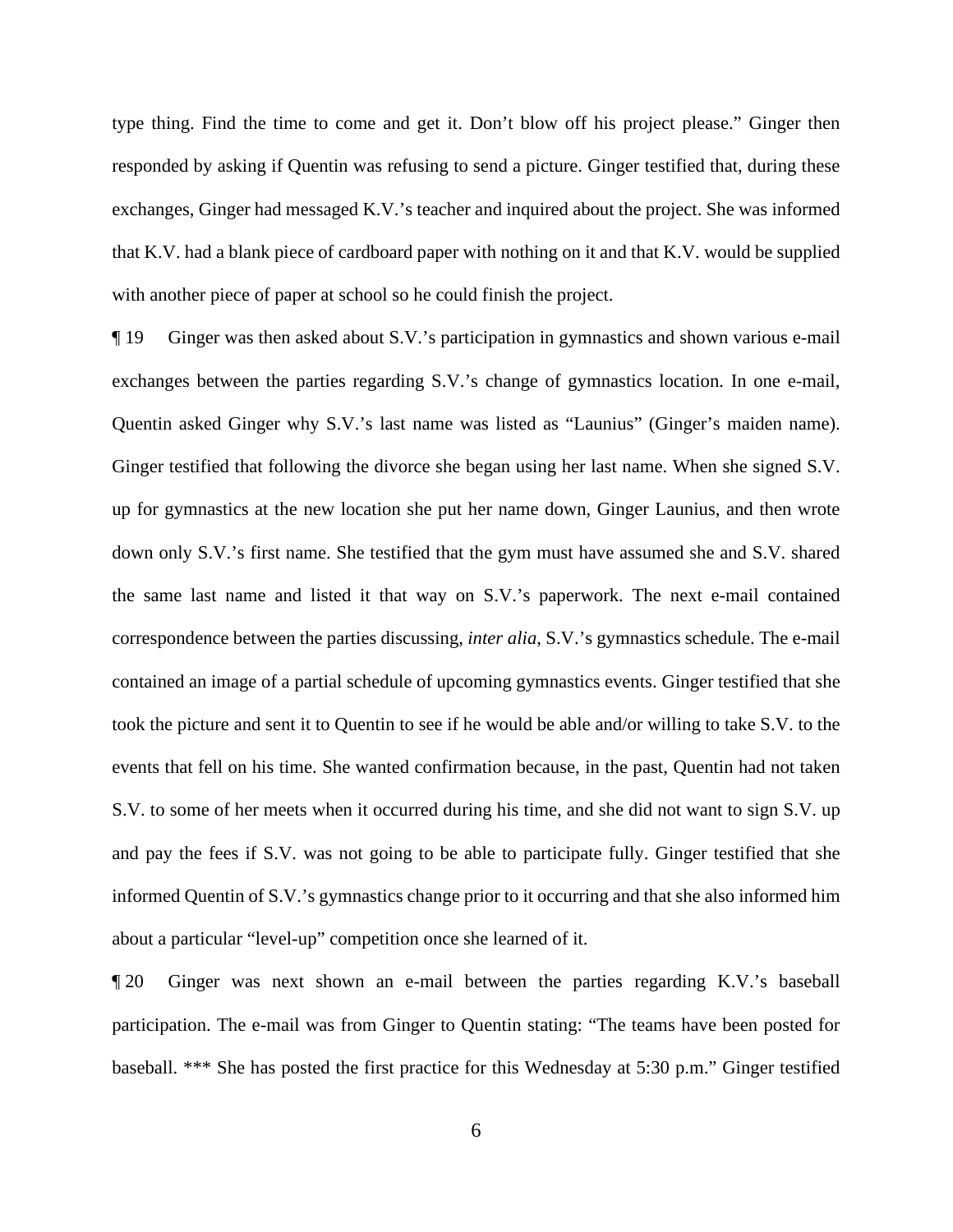that she sent the information to Quentin shortly after learning of it and only found out the information from another player's mother, who informed her that the baseball program uses an app to relay teams and schedule. In response, Quentin indicated that he wished they would communicate through telephone.

 send a reply to a message from one of his accounts to a different e-mail account that he had. Ginger ¶ 21 Ginger next testified that sometimes, when responding to Quentin's e-mails, she would testified that she did so because "if he doesn't respond to an email to his other email address, I send it to that one. Sometimes I send them to both together just to make sure he gets it." She also acknowledged that she received an e-mail wherein he requested that she reply to the e-mail account he sent the e-mail from, instead of a different e-mail.

¶ 22 Ginger was next asked about an e-mail regarding the parties' children's social security information. Ginger testified that when Quentin asked for the children's social security cards, she supplied the information by sending pictures of the cards and typing the social security number for each child in an e-mail to him.

¶ 23 Ginger next testified regarding a situation where S.V. was supposed to go to Quentin's home on a Friday afternoon following school, but she did not. Ginger informed Quentin once she was notified by the school and the exchange occurred on Saturday under police supervision. Quentin then e-mailed her requesting additional time on the Monday following, which was Labor Day, and Ginger denied his request.

¶ 24 Ginger testified that both children love attending the Eldorado school and are getting good grades. Ginger also testified that she does not get to talk to the kids much when they are with Quentin.

7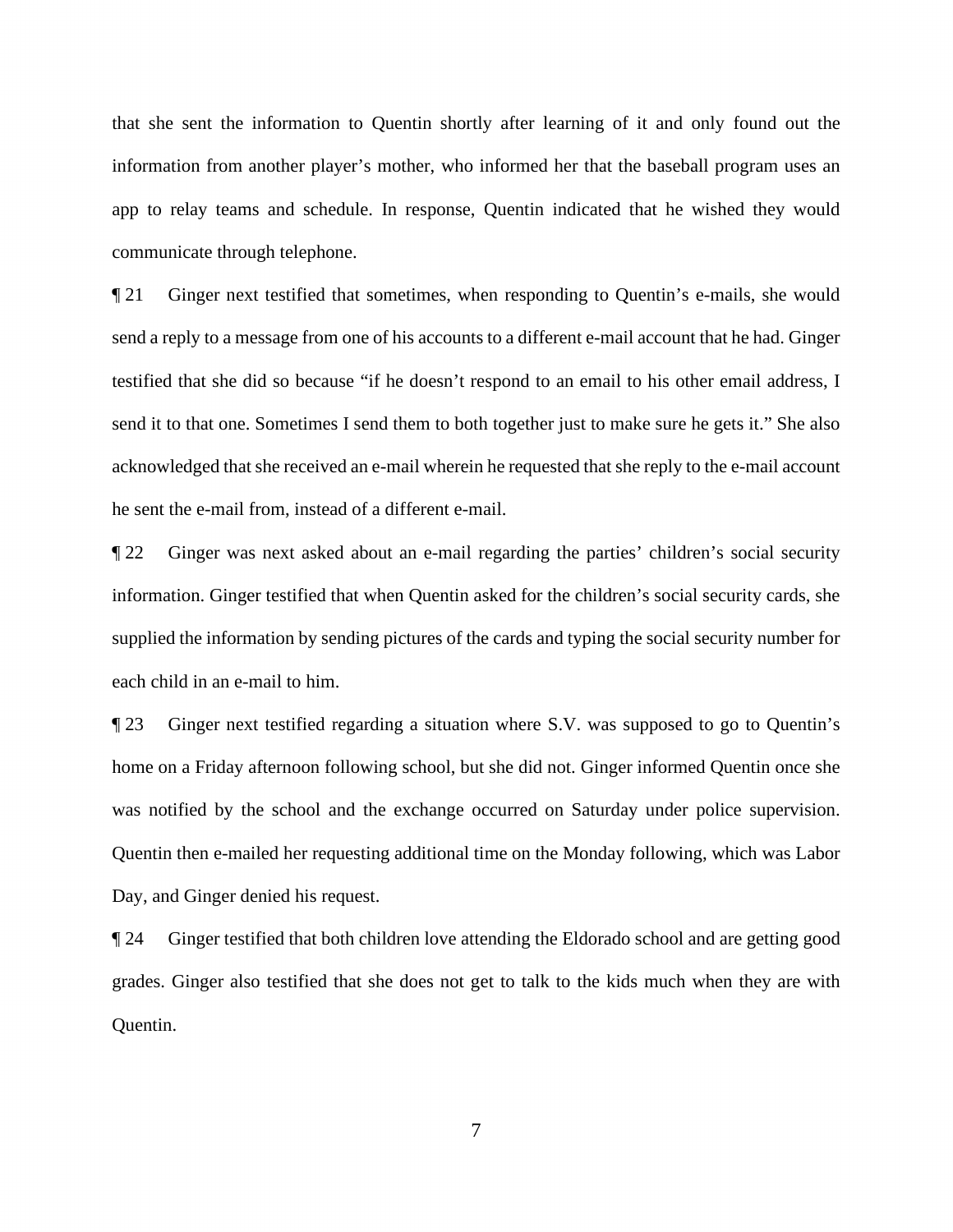¶ 25 Ginger testified that she never prevented or discouraged the children from participating in extracurricular activities. She testified that she left the choice of whether the children participated in particular extracurricular activities up to them. In the same line of questioning, Ginger was questioned, "As it relates to sporting activities, you assert under the parenting plan that when you have [the children], you can sign them up for whatever you want, and if [Quentin] doesn't want to take them, that's fine, and vice versa?" Ginger responded, "Well, kind of \*\*\* I don't sign them up for—look what they are in now. [S.V.] does scholar bowl and she just applied for volleyball, which [Quentin] and I discussed and never got an answer from him even yesterday" and "[K.V.] is not in anything extracurricular, so nothing is interfering with any of [Quentin's] time now." Ginger testified that there were occasions when K.V. did not attend his baseball games when the children were with her and times K.V. did not attend games when he was with Quentin.

¶ 26 Following Ginger's testimony, Quentin was called to testify. Quentin was generally asked about the same e-mails that Ginger was questioned about during her testimony.

 ¶ 27 Quentin testified that he did not get to speak to his son on his son's birthday because Ginger did not reply to his e-mail requesting to do so. He testified that he sent his new home address to Ginger in an e-mail on June 10, 2018, but that she never informed him of the address she moved to after she left her parents. He testified that she has never given him her personal phone number. ¶ 28 Quentin then testified that on multiple occasions since the allocation order was entered, he did not receive any response to the e-mails he sent Ginger. Additionally, Quentin testified that there were scheduling issues between himself and Ginger regarding the children's activities where he was not given information regarding upcoming events.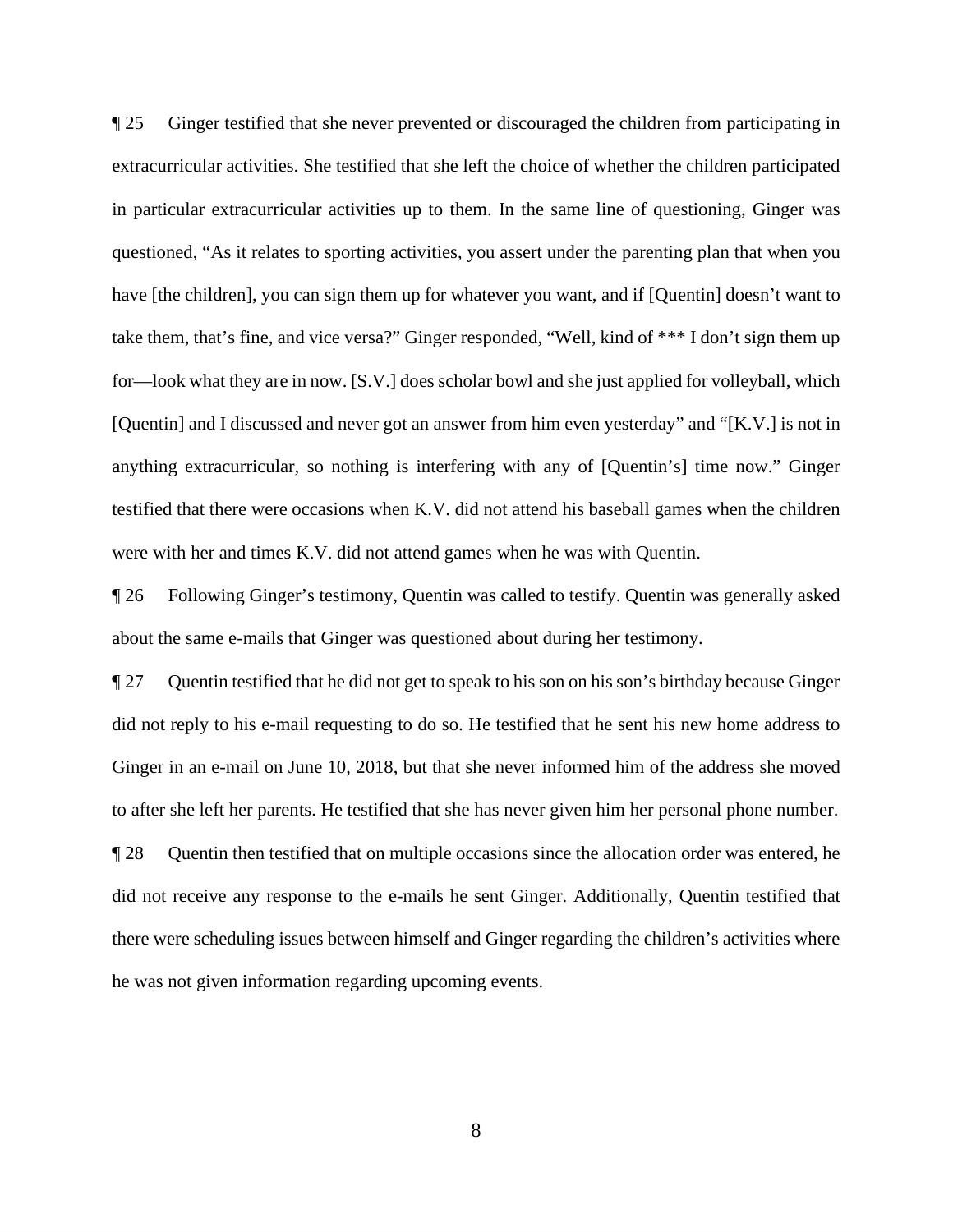¶ 29 He testified that he was not informed by Ginger that S.V. planned to change gymnastics locations. Quentin did admit that Ginger sent him a picture of the new gymnastics schedule and told him about the October "level-up" competition.

¶ 30 Quentin testified that he e-mailed Ginger, asking for the children's social security cards, and Ginger did not respond. He then retrieved the social security numbers on his own.

 teachers the children were assigned for the new school year and whether he was listed on their testified that K.V. does not have a phone but acknowledged that S.V. did have a phone that Ginger ¶ 31 Quentin testified to an e-mail exchange between himself and Ginger where he asked which registration. He testified that Ginger did not answer his questions, but simply responded, "Okay." He further testified that similar things happened with the children's sports coaches. He testified that in May 2018, Ginger and he had a recurring issue where Ginger would respond to a different e-mail account than the account from which he sent the initial e-mail. He testified that this created an issue because it would break the e-mail "loop," which made it hard to keep track of information. ¶ 32 Quentin next testified regarding the issues he had contacting the children via phone. He provided. He went on to testify that he regularly had problems contacting S.V. when she was with Ginger. He testified that while S.V. was at his home, he attempted to call her phone to see if it would work, and it had no service. He further testified that when S.V. was with Ginger, the phone would go straight to voicemail as if it was turned off or did not have service.

 never indicated her acceptance of whether it was okay with her that he signed K.V. up for summer ¶ 33 Quentin testified that Ginger signed K.V. up for baseball in 2018, but he signed K.V. up in 2019 after talking with Ginger and telling her that K.V. wanted to play. He testified that Ginger baseball. Ginger did take K.V. to his first practice in 2019. Quentin testified that Ginger did not take K.V. to any of his games that fell on her time and that missing those games upset K.V.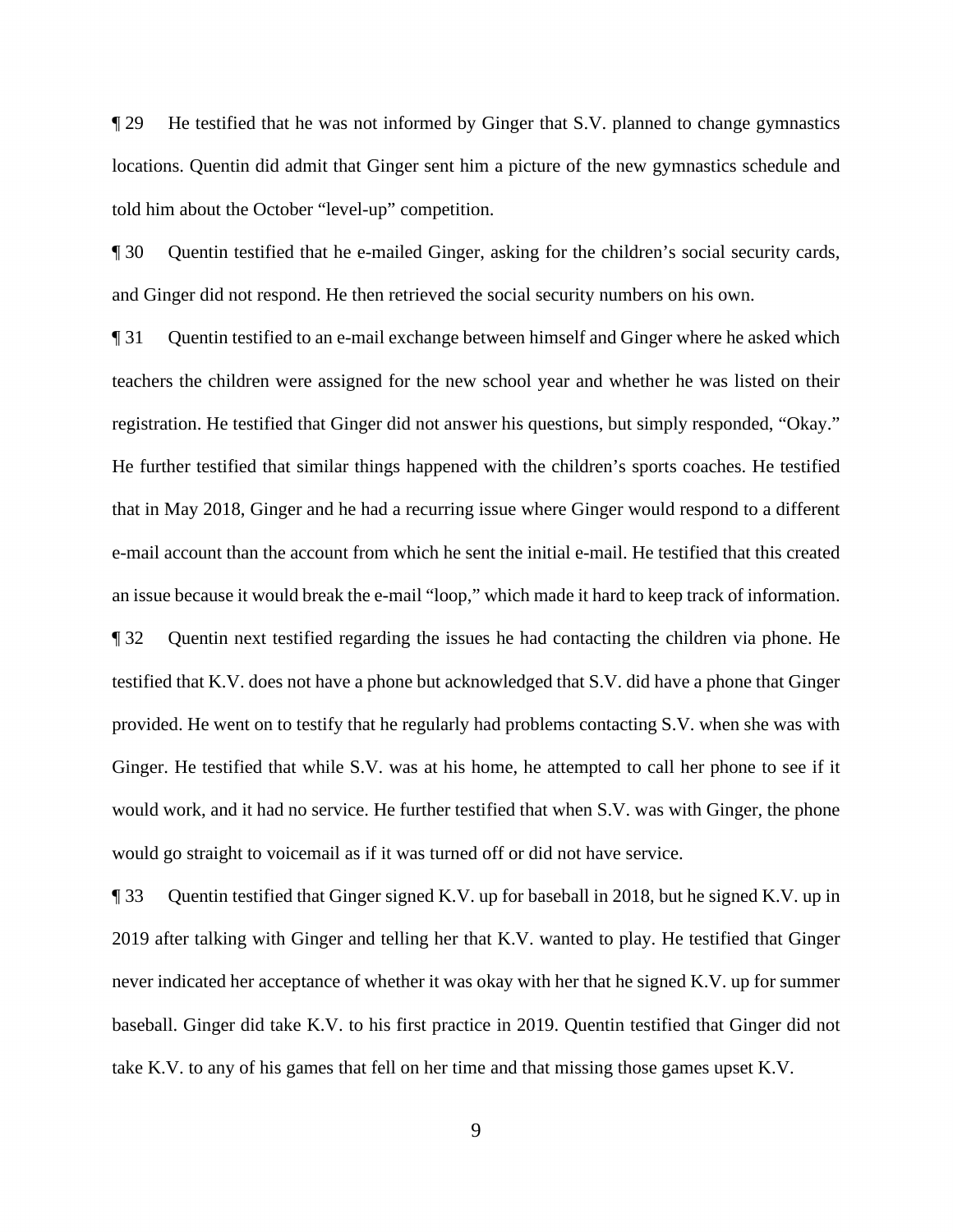¶ 34 Quentin testified that S.V. has grown up and changed in the time since the allocation order was entered. He testified that S.V. previously seemed excited about marching band and basketball but ended up not participating. At the time of his testimony, she was trying out for volleyball.

 her. That is only relayed to him by Ginger when S.V. is with her. ¶ 35 Quentin testified that, in 2017, he remarried and that his wife, Emily, and the children have a good relationship and get along. Quentin testified that he has a good relationship with both children and denied any issues with S.V. ignoring him or refusing to speak to him while he is with

¶ 36 When asked how the change of school location from Hamilton County school to Eldorado school affected his ability to be present for events such as sports and school activities, Quentin responded, "It does make it a little tougher" and "I don't have the rapport with Eldorado schools, it's been tough to find information about what's going on." He testified that Ginger does not advise him of school events and that this has caused him to miss some of the children's events. On occasion, he has shown up to an event, thinking the children would be participating, but they were not.

entry: ¶ 37 At the conclusion of Quentin's presentation of evidence, Ginger moved for a directed finding pursuant to section 2-1110 of the Code of Civil Procedure (735 ILCS 5/2-1110 (West 2018)). After hearing arguments from both parties, the trial court entered the following docket

"Atty Stewart moves for a directed finding at the conclusion of Mr. Vickers' case; Both parties argue; Court finds that there has NOT been presented sufficient evidence of a substantial change in circumstances and the Petition to Modify should be dismissed; court directs counsel to provide arguments on availability of the court to make minor modifications to prior judgment in light of *Burns v. Lifferth*, 2019 Ill. App. 2d 180715; the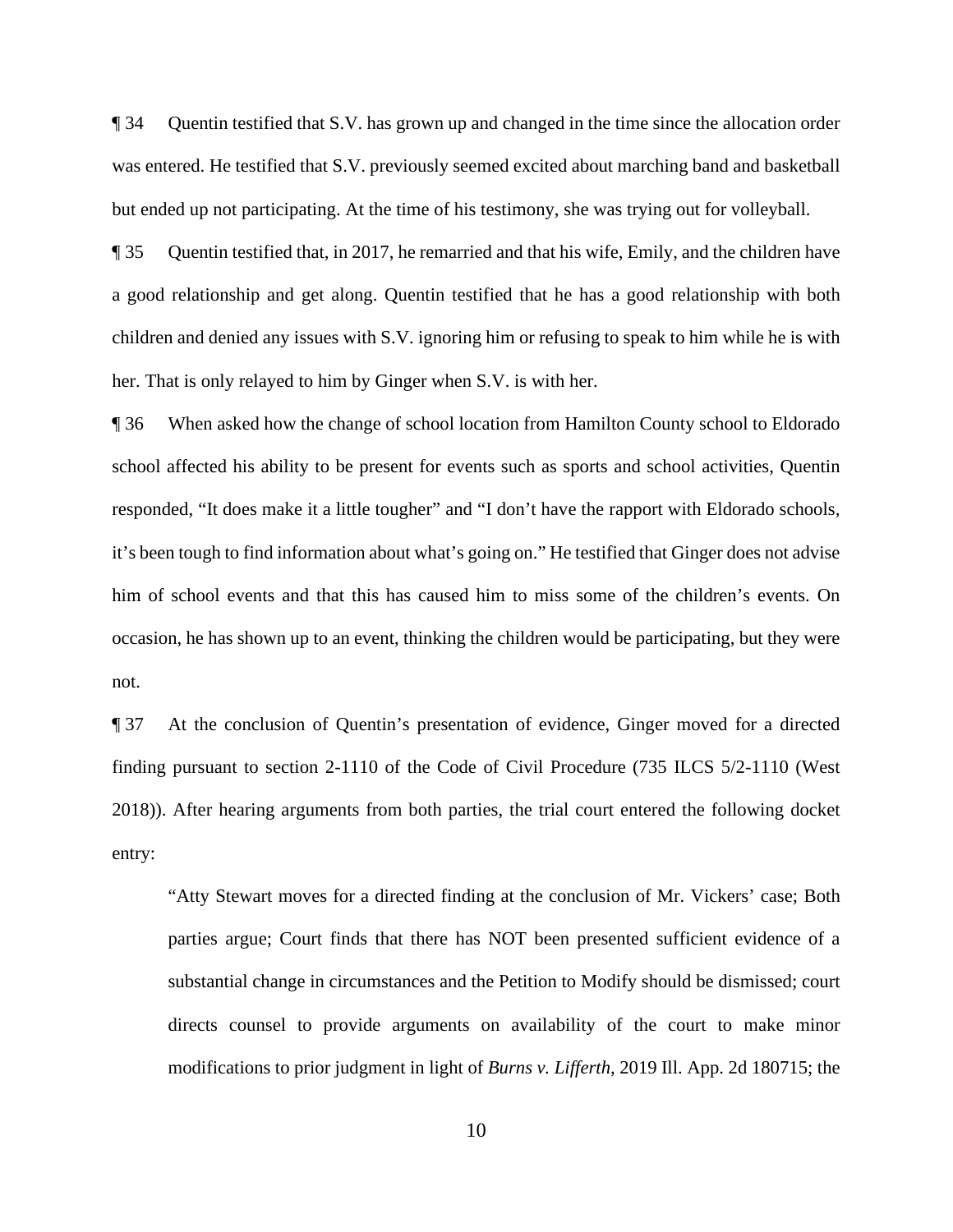recommendations of parties concerning any minor modifications; and arguments as to the evidence presented on the rule to show cause; Arguments concerning court's popwer [*sic*] on future filings of Petitions to Modify; Said arguments and recommendations shal [*sic*] be made within 21 days; Clerk please send File to Court on 04/01/2020 for ruling."

 ¶ 38 On April 24, 2020, the circuit court entered a written order that (1) dismissed Quentin's second amended petition for modification "with prejudice," (2) found that Quentin's petition for 2020[,] unless permitted by the court after the filing of affidavits which display that there is reason physical health or significantly impair the child's emotional development," (3) found that Quentin communication with the children and dismissed Quentin's rule to show cause, and (4) found that modification filings had been "frivolous and repeated" and barred Quentin "from filing future Petitions to Modify the order allocating parental decision making responsibilities, not including parenting time, pursuant to 750 ILCS 5/610.5 for a period of two years from the [*sic*] March 4, to believe the child's present environment may endanger seriously his or her mental, moral, or failed to present sufficient evidence that Ginger violated the terms of the court's order concerning "a minor modification of the parenting time portion of the order is necessary" due to the children's change of school districts and ordered that Quentin's parenting time be extended "until Monday at 8 AM, *every other* alternating weekend of Father's parenting time." (Emphasis in original.)

 a motion requesting the trial court reconsider its *sua sponte* modification of parenting time in its motion to reconsider, Quentin's appeal was held in abeyance by this court until the trial court ruled ¶ 39 On May 13, 2020, Quentin filed a timely notice of appeal. On May 22, 2020, Ginger filed April 24, 2020, order and further moving for sanctions under Illinois Supreme Court Rule 137 (eff. Jan. 1, 2018) for Quentin's "frivolous and repeated" modification filings. As a result of Ginger's on Ginger's motion.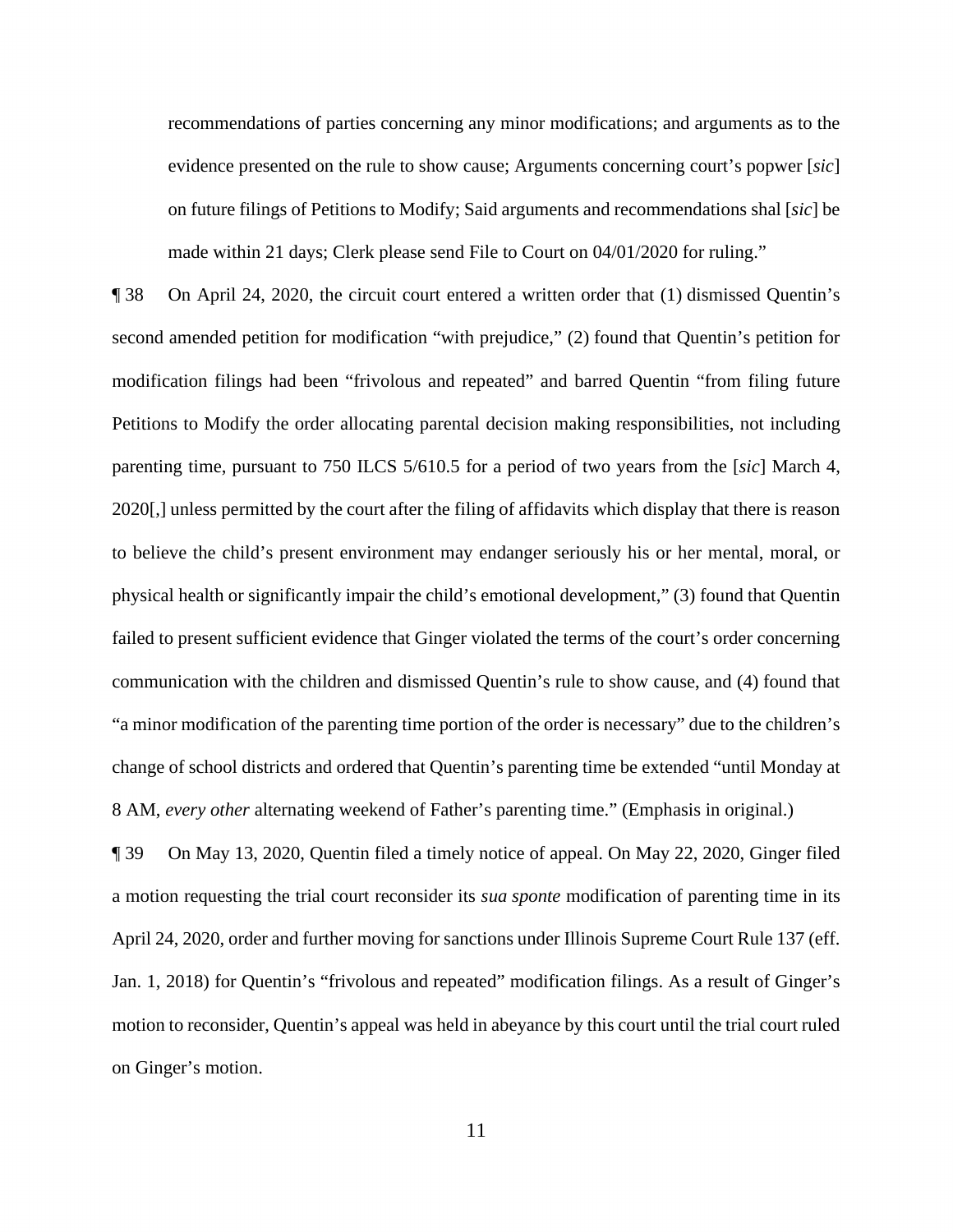¶ 40 On December 16, 2020, the trial court made a docket order that denied Ginger's motion for reconsideration in that "The court granted minor modificaitons [*sic*] only as they were in the best interests of the children" and denied Ginger's request for sanctions, finding that "The court did not and does not find \*\*\* that the actions were commenced with the intent to harass or were vexatious in any way. The court should only reserve Rule 137 sanction for the most agregious [*sic*] cases."

¶ 41 Ginger filed her notice of cross-appeal with the circuit court on January 5, 2021. On January 21, 2021, this appeal was taken out of abeyance.

#### ¶ 42 II. ANALYSIS

**The following issues have been raised by the parties:** (1) whether the trial court erred in trial court erred in its sanctioning of Quentin under section 610.5 of the Act (750 ILCS 5/610.5 (West 2018)) for filing "frivolous and repeated" petitions to modify, (3) whether the trial court court erred in *sua sponte* granting additional parenting time to Quentin following its dismissal of his second amended petition to modify, and (5) whether the trial court erred in denying Ginger's filing of multiple frivolous petitions to modify. We find that as to issues 1, 3, and 5, the circuit directing a verdict in favor of Ginger on the second amended petition to modify, (2) whether the erred in finding that Quentin failed to present sufficient evidence that Ginger violated the terms of the court's allocation order concerning communication with the children, (4) whether the trial request for sanctions pursuant to Illinois Supreme Court Rule 137 (eff. Jan. 1, 2018) for Quentin's court did not err. However, we find the court did err regarding issues 2 and 4. We address each issue in turn below.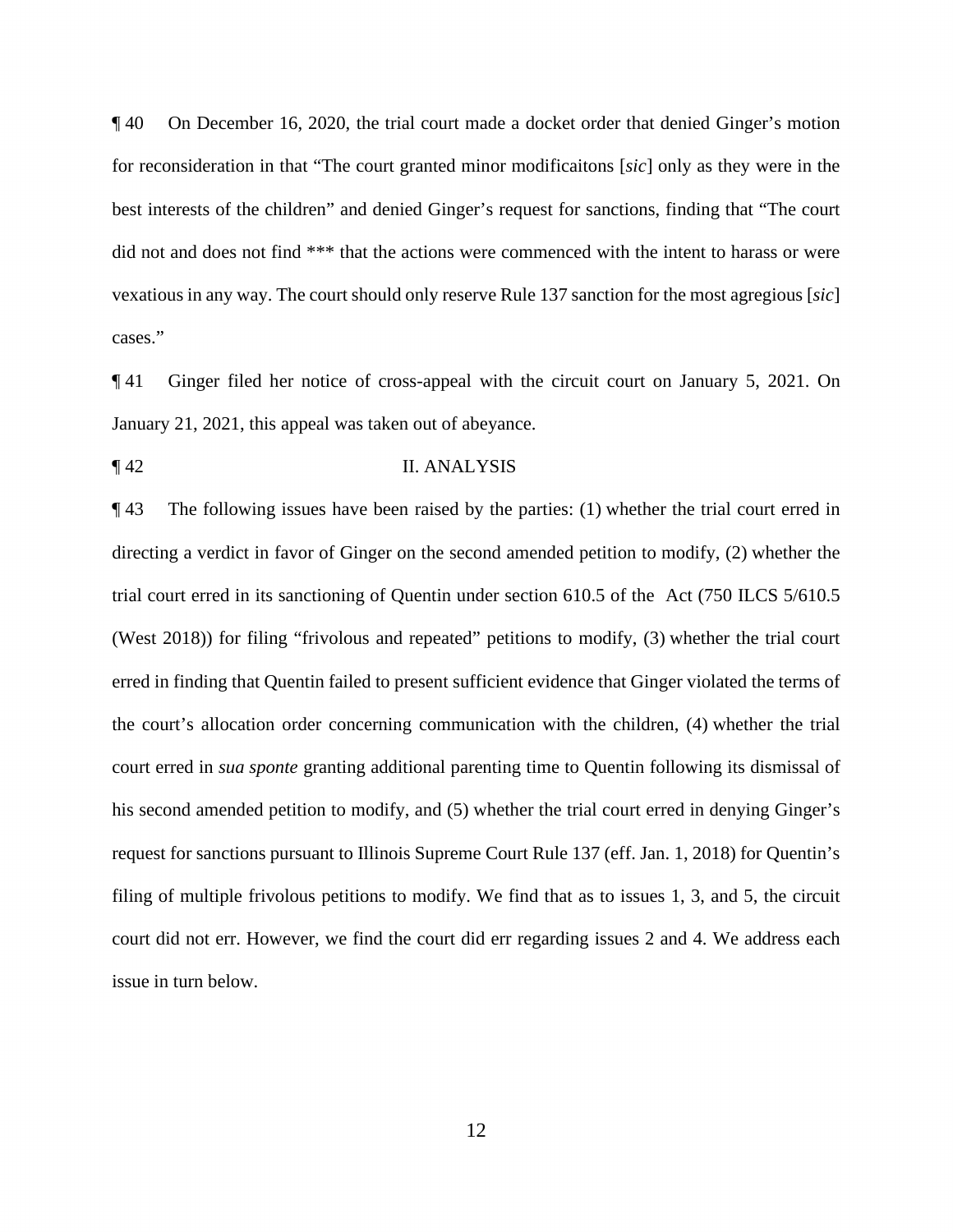# ¶ 44 A. Whether the Trial Court Erred in Directing a Verdict in Favor of Ginger on the Second Amended Petition to Modify

 2019 IL App (2d) 180715, ¶ 24. However, the "standard of review of custody modification ¶ 45 Our first issue is whether the trial court erred in directing a verdict in favor of Ginger on the second amended petition to modify at the close of Quentin's case-in-chief. "We note first that, in general, in a nonjury case when a court grants a directed finding based upon the failure to establish a *prima facie* case, we review the court's decision *de novo*." *In re Marriage of Burns*, judgments is the manifest weight of the evidence." *In re Marriage of Bates*, 212 Ill. 2d 489, 515 (2004). Whether a substantial change in circumstances has occurred that would warrant a modification of parenting time is a factual inquiry. As such, a review of a trial court's determination as to the existence of a substantial change of circumstances warranting modification is done under the manifest weight of the evidence standard. See *In re Marriage of Burns*, 2019 IL App (2d) 180715, ¶ 24; *In re Marriage of Bates*, 212 Ill. 2d at 515-16.

 of the witnesses. [Citation.] In determining whether a judgment is contrary to the manifest "The trial court is in the best position to review the evidence and to weigh the credibility weight of the evidence, the reviewing court views the evidence in the light most favorable to the appellee. [Citation.] Where the evidence permits multiple reasonable inferences, the reviewing court will accept those inferences that support the court's order. [Citation.] A [modification] determination, in particular, is afforded 'great deference' because 'the trial court is in a superior position to judge the credibility of the witnesses and determine the best interests of the child.' [Citation.]" *In re Marriage of Bates*, 212 Ill. 2d at 515-16.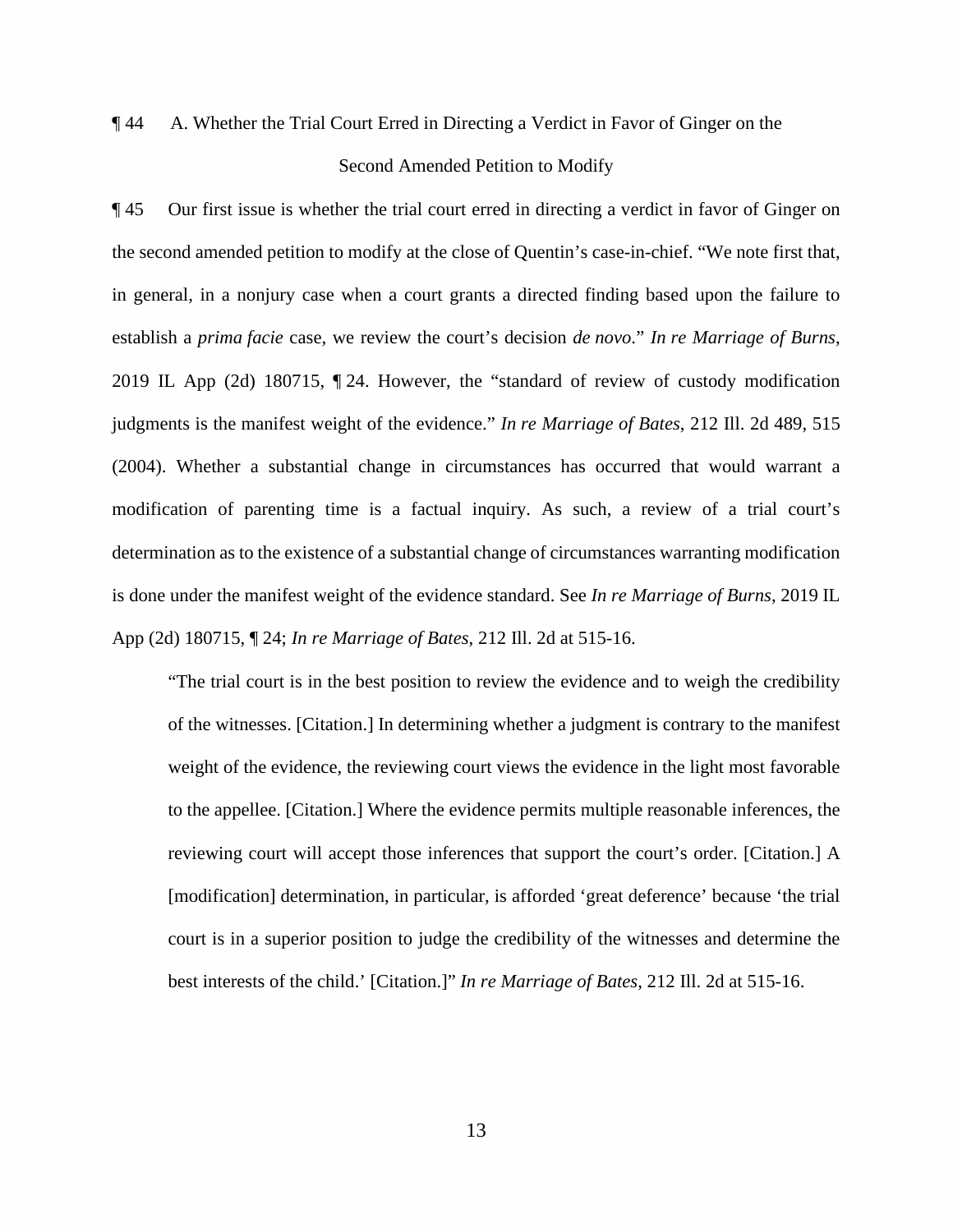conclusion is clearly apparent or when the court's findings appear to be unreasonable, arbitrary, or Ultimately, "[a] decision is against the manifest weight of the evidence only when an opposite not based upon the evidence." *In re Marriage of Romano*, 2012 IL App (2d) 091339, ¶ 44.

¶ 46 Section 610.5(c) of the Act governs the modification of parental responsibilities and provides as follows:

 the child's best interests if the court finds, by a preponderance of the evidence, that on the "[T]he court shall modify a parenting plan or allocation judgment when necessary to serve basis of facts that have arisen since the entry of the existing parenting plan or allocation judgment or were not anticipated therein, *a substantial change has occurred in the circumstances of the child or of either parent and that a modification is necessary to serve the child's best interests*." (Emphasis added.) 750 ILCS 5/610.5(c) (West 2018).

that a modification was necessary to serve the child's best interests. ¶ 47 Thus, in order for the trial court to grant the relief Quentin sought under his second amended petition to modify, Quentin had to prove by a preponderance of the evidence, first, that a substantial change had occurred in the circumstances of the child or of either parent, and second,

that a modification was necessary to serve the child's best interests.<br>
¶ 48 Quentin's personal testimony regarding a substantial change was that the children had gotten older and were now involved in various school and extracurricular activities; he was now married and the children had grown closer to him with their increase in age; Ginger had moved approximately 10 miles away from where she resided at the time of the divorce and, as a result, the children changed school districts; Ginger and Quentin had communication issues; Ginger had been discouraging or refusing to sign the children up for activities they wanted to participate in; and Ginger had refused and frustrated Quentin's attempts to speak to his children on the phone when they were not with him which was affecting his relationship with them.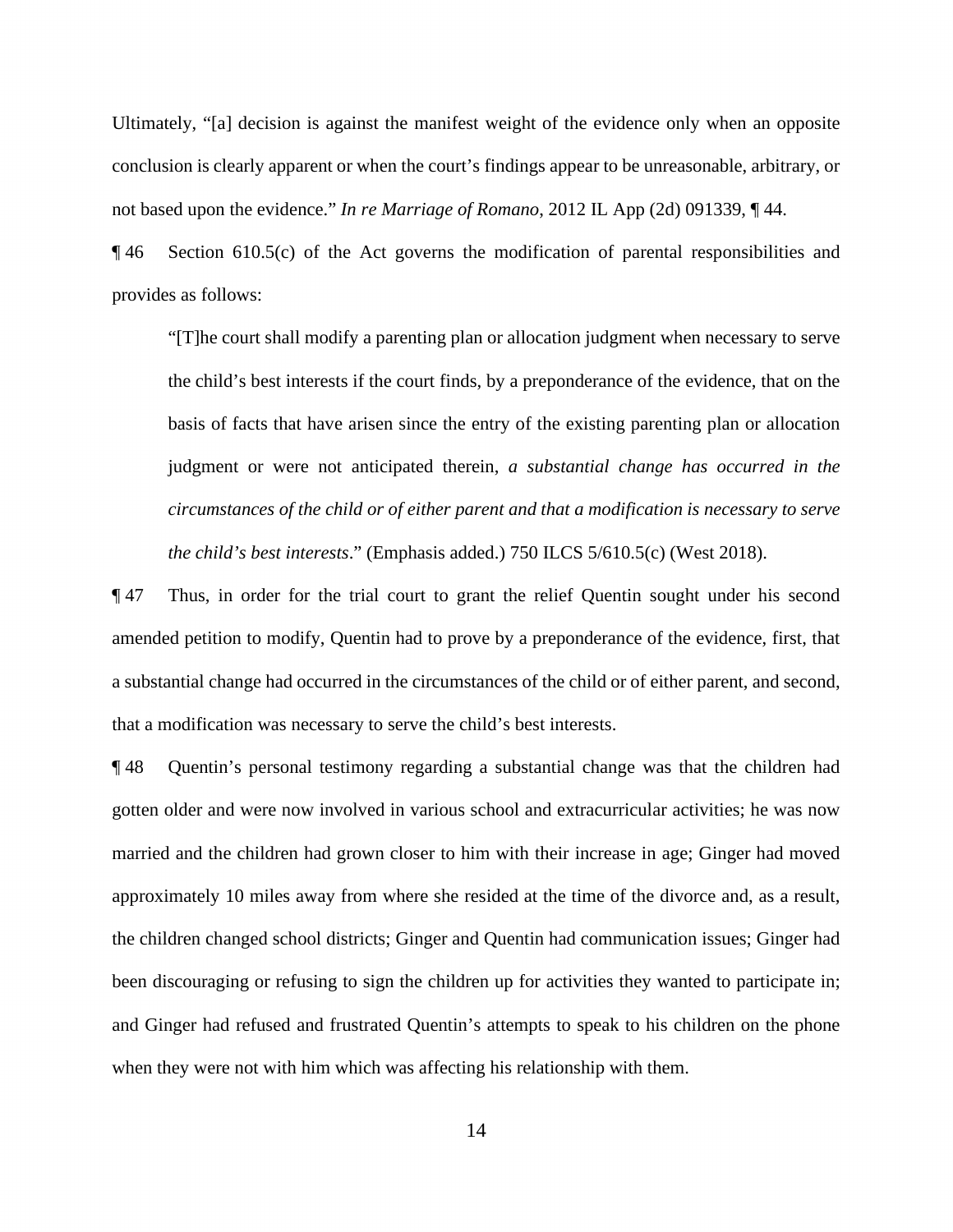communicated through e-mail so things were in writing. She testified that while the children have judge the credibility of the witnesses and determine the best interests of the child.' [Citation.]" ¶ 49 However, Ginger testified that the allegations Quentin had brought before the court were unfounded. She testified that she communicated with Quentin when needed regarding various aspects of the children's lives. She further testified that she did not prevent the children from speaking with Quentin on the phone, but actually brought the phone to them on occasions and asked them to speak to him. She was also the parent who provided S.V.'s cell phone to her for much of the complained of period. She testified that she felt harassed by Quentin during various interactions and as a result she did not share her personal cell phone number with him but in the past participated in various sports, they have expressed to her that they no longer wish to participate in certain ones. She testified that she did take the children to activities during her time. ¶ 50 After hearing the evidence put forth by Quentin over the period of two days, the trial court found that Quentin failed to produce sufficient evidence to support a finding of a substantial change in circumstances or that a modification was necessary to serve the best interests of the children. This is the type of case often placed before trial courts where the parties present differing versions of events and interactions. That is why our courts have regularly held that "[a] [modification] determination \*\*\* is afforded 'great deference' because 'the trial court is in a superior position to *In re Marriage of Bates*, 212 Ill. 2d at 516. "A decision is against the manifest weight of the evidence only when an opposite conclusion is clearly apparent or when the court's findings appear to be unreasonable, arbitrary, or not based upon the evidence." *In re Marriage of Romano*, 2012 IL App (2d) 091339, ¶ 44.

¶ 51 Considering the evidence above, we do not find that the "opposite conclusion is clearly apparent" or that trial court's determination was "unreasonable, arbitrary, or not based on the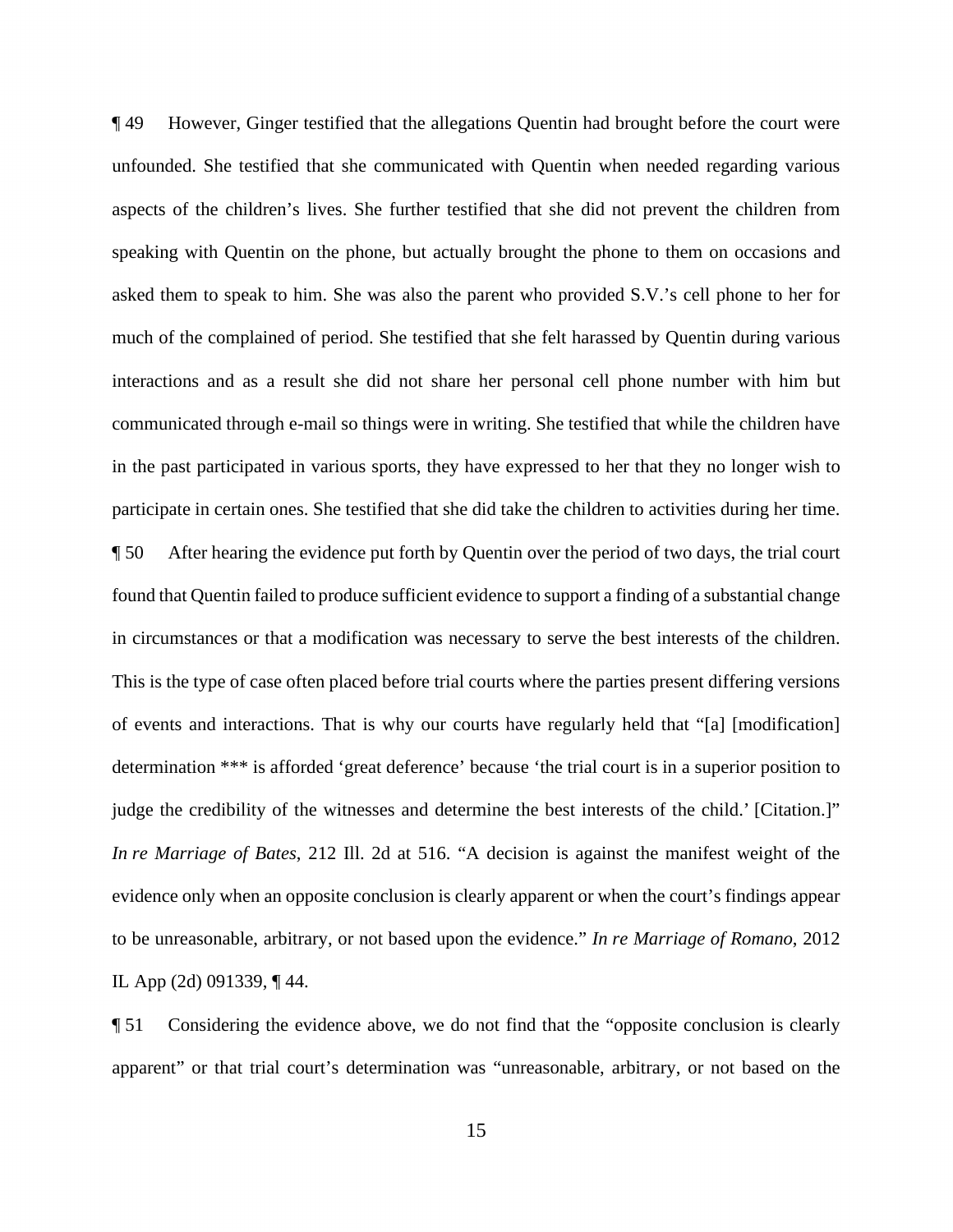make it a little tougher." The trial court apparently felt that this was not enough to warrant a evidence." When viewing the evidence in the light most favorable to the appellee, Ginger, the only possible "substantial change in circumstances" presented could be Ginger's move into a new residence which resulted in a change in school districts for the children. However, this move was only 10 miles away from her previous residence. Further, Quentin put forth little evidence of how this change negatively impacted the children or how it prevented the parties from being able to operate under the allocation order that he sought to modify. In fact, the trial court stated the following after its finding of directed verdict for Ginger: "There's not been a substantial change in circumstances proven here. There's not been a substantial change in circumstance. These kids are doing wonderfully well." We also note Quentin's own testimony when asked about how the change in school districts impacted his ability to participate in the children's activities. He replied, "It does "substantial change in circumstances," and we will not second-guess the trial court, which holds a superior position to evaluate testimony to this court. A parent relocating 10 miles away and a change in school districts where the children are succeeding is not sufficient to constitute a substantial change in circumstances to warrant a modification that would move the majority of parenting time from one parent to another.

¶ 52 Thus, we find the trial court did not err in directing a verdict in favor of Ginger on the second amended petition to modify.

¶ 53 B. Whether the Circuit Court Erred in Its Sanctioning of Quentin for Filing "Frivolous and Repeated" Petitions to Modify

 Quentin under section 610.5(f) of the Act for filing "frivolous and repeated" petitions for modification. ¶ 54 We now turn to the second issue on appeal, whether the trial court erred when it sanctioned modification.<br>
16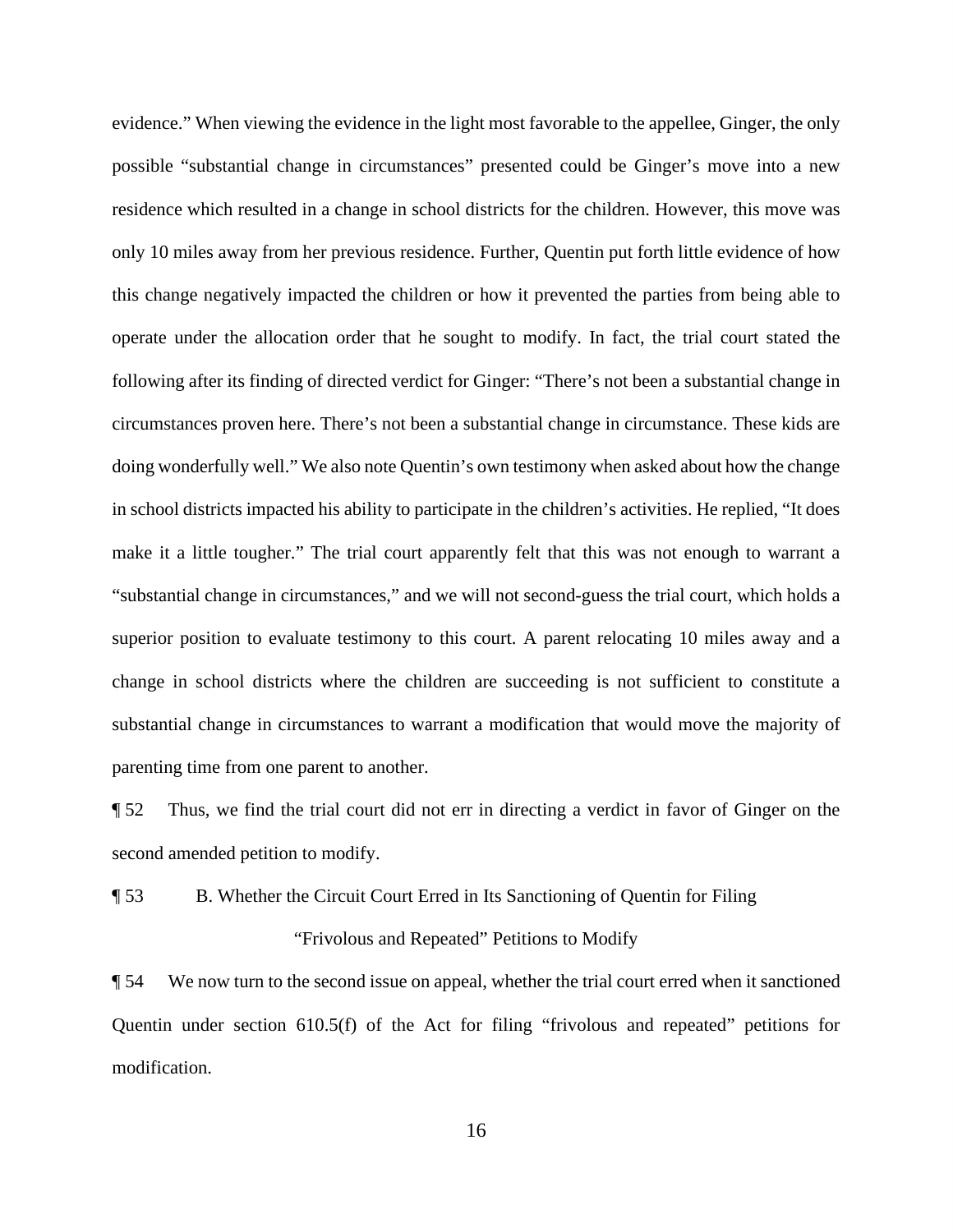**The Summan Step is 20** "We recognize that a trial court's determination regarding a motion for sanctions is a matter ¶ 56 The trial court issued sanctions pursuant to section 610.5 of the Act that reads, in relevant modification for a period of time, it would need to find two things: (1) that the parent has filed "repeated" or multiple motions for modification and (2) that those motions for modification have within the court's discretion and will not be disturbed absent an abuse of that discretion." *Wittekind v. Rusk*, 253 Ill. App. 3d 577, 581 (1993). "However, a court abuses its discretion when its decision is based upon a misapplication of law." *In re Marriage of Burns*, 2019 IL App (2d) 180715, ¶ 24. part, as follows: "If the court finds that a parent *has repeatedly filed frivolous motions for modification*, the court may bar the parent from filing a motion for modification for a period of time." (Emphasis added.) 750 ILCS 5/610.5(f) (West 2018). Based upon the plain language of the statute as emphasized above, in order for a trial court to bar a parent from filing a motion for been "frivolous" or without merit.

 ¶ 57 Both elements were noted in the trial court's April 24, 2020, order when it found that Quentin's "filings of Petition to Modify have been *frivolous and repeated* and hereby bars [Quentin] from filing future Petitions to Modify." (Emphasis added.) However, while neither party addresses the issue in his or her brief, this court fails to see how Quentin has filed "repeated" motions to modify.

 attorney who properly amended the *pro se* petition to plead his client's case more aptly. Then a ¶ 58 As noted in our facts section, Quentin filed his first petition *pro se*. He then hired an second amended petition was filed, adding allegations that Quentin believed supported his position.<sup>1</sup> At no point in the record was there a ruling on the merits of any of these filings prior to

 leave to amend from the trial court before filing his amended petitions. However, none of those petitions were challenged while in the trial court, and therefore, any challenges are waived. ("Generally, pleading defects must be raised at trial so that they may be remedied; otherwise, the defects are waived." *In re Andrea*  <sup>1</sup>We also note that the record on appeal lacks any documentation demonstrating that Quentin sought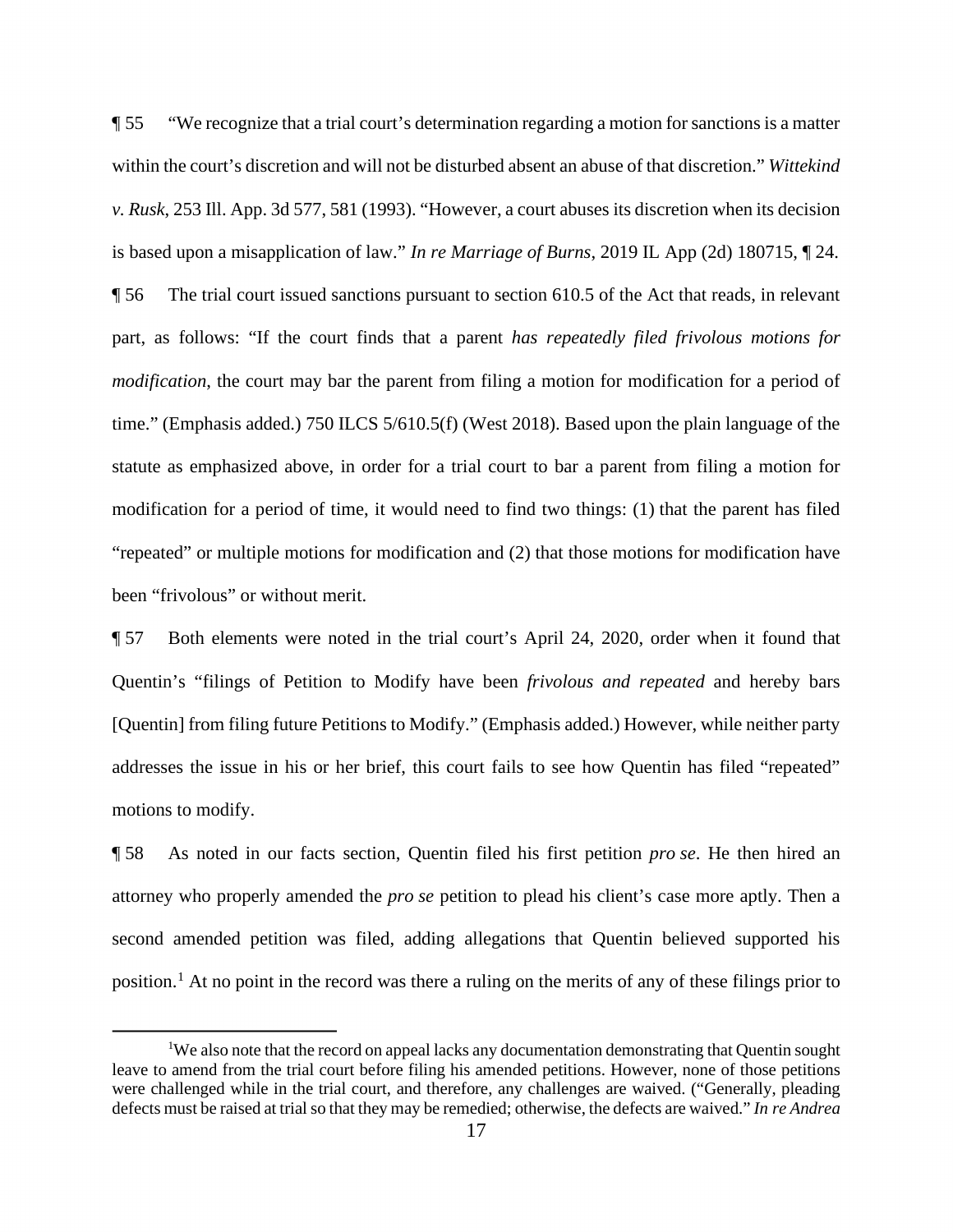to petitions to modify, in *Stalder v. Stone*, 412 Ill. 488, 495 (1952), an adoption case, the Illinois facts regarding a parent's character did not constitute a new cause of action as long as the modify is generally the same, an amended filing does not constitute a new cause of action. the trial. Further, the amended petitions contained generally the same allegations throughout and sought generally the same relief. While we are not aware of a case specifically on point in relation Supreme Court held that an amendment of a petition for adoption that included some additional allegations and claims were essentially the same in both original and amended petitions. We find this analogous to the situation here. Where an amendment merely attempts to bring the pleading up to date with available evidence and the "gist" of the complaint brought by petitioner seeking to

¶ 59 We do acknowledge that Quentin filed at least nine different motions or filings during the pendency of his petition to modify, some of which the trial court may have considered frivolous. However, the statute's language expressly limits the trial court's consideration to "motions for modification." 750 ILCS 5/610.5(f) (West 2018).

¶ 60 Thus, because Quentin had filed only one petition to modify (which was merely amended multiple times) at the time the trial court issued its sanction, the "repeated" element was not met. Therefore, we vacate the trial court's sanctions against Quentin.

¶ 61 C. Whether the Circuit Court Erred in Finding That Quentin Failed to Present Sufficient Evidence That Ginger Violated the Terms of the Court's Allocation Order

 ¶ 62 The third issue is whether the trial court erred by not finding Ginger in indirect civil contempt for failure to abide by the court's allocation order concerning communication with the children. "[W]hether a party is guilty of contempt is a question of fact for the trial court, \*\*\* a reviewing court will not disturb the finding unless it is against the manifest weight of the evidence

*D.*, 342 Ill. App. 3d 233, 242 (2003).)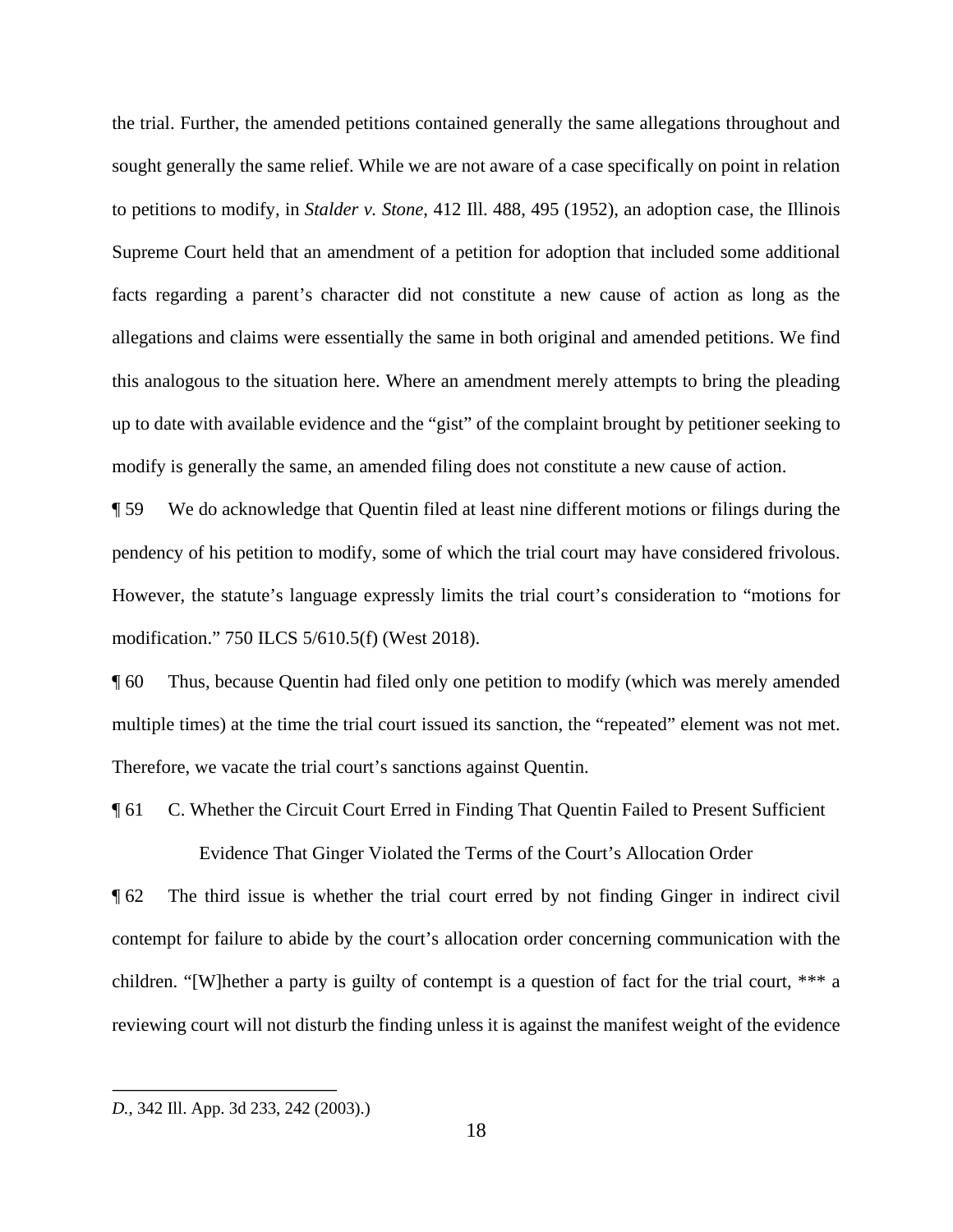conclusion is clearly apparent or when the court's findings appear to be unreasonable, arbitrary, or or the record reflects an abuse of discretion." *In re Marriage of Logston*, 103 Ill. 2d 266, 286-87 (1984). "A decision is against the manifest weight of the evidence only when an opposite not based upon the evidence." *In re Marriage of Romano*, 2012 IL App (2d) 091339, ¶ 44.

 ¶ 64 In this case, Quentin asserts that Ginger violated a provision of the allocation order entered ¶ 63 "Generally, civil contempt occurs when a party fails to do something ordered by the trial court, resulting in the loss of a benefit or advantage to the opposing party." *Cetera v. DiFilippo*, 404 Ill. App. 3d 20, 41 (2010). Importantly, in order to support a finding of contempt, the order at issue must be "so specific and clear as to be susceptible of only one interpretation." *O'Leary v. Allphin*, 64 Ill. 2d 500, 514 (1976). "It must not only be capable of reasonable interpretation, but that interpretation must be to the exclusion of other reasonable interpretations; it must be unambiguous." *O'Grady v. Cook County Sheriff's Merit Board*, 204 Ill. App. 3d 258, 262 (1990). by the trial court on August 3, 2016, specifically, section E(3). That section reads as follows:

"Communication between parent and children shall be as follows: During Mother's parenting time, Father shall be able to communicate with the minor children via phone at reasonable times, but he shall not attempt contact after 8:00 p.m. \*\*\* In the event that a parent attempts to contact the children, the parent with whom the children are with shall make the children aware that the other parent has attempted the contact and shall telephone the other parent back as soon as practicable."

regarding the care and well being of the minor children via text messaging and email."  $\[\,$  65 In section E(2) of the allocation order, it is also directed that the "parents shall communicate"

**The caregaryier of the minor children via text** message of the minor children via text message of the message of the message of the personal. The personal set of the order by not giving him her personal set of the  $\frac{1}{2$ cell phone number so that he can call her directly. We find the above language in section E(2) of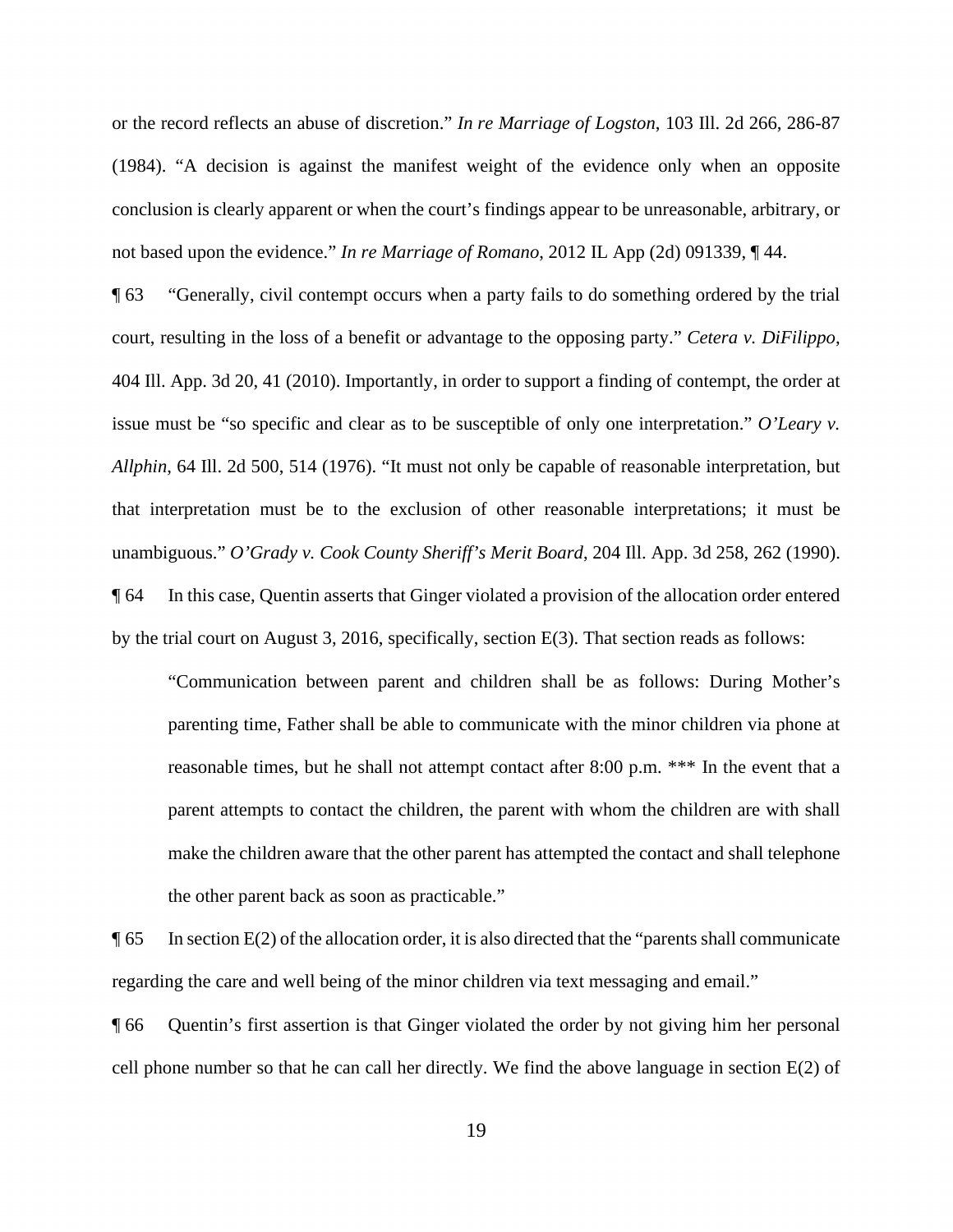correspond and communicate, when possible, in a manner that is written or documented. Nowhere in the order does it explicitly require Ginger to give Quentin her personal cell number. As testified As a result, she testified that she refused to give Quentin her personal cell phone number and the allocation order to be telling in that the trial court has clearly articulated that the parties should to by Ginger, Quentin had her work cell phone number and her personal and work e-mail addresses. Ginger testified that, on occasion, Quentin has harassed her via her work phone and other means. strictly used e-mail in an attempt to keep everything in writing and prevent such harassment from reoccurring. We do note that Quentin was found in indirect civil contempt of court twice shortly following the initial entry of the allocation order, once for failure to pay child support and once for violation of the allocation order.

 whether the parties text or e-mail is virtually irrelevant; the mechanisms work similarly and allow requirements of the law as set forth in *O'Leary* and *O'Grady*. See *O'Leary*, 64 Ill. 2d at 514; ¶ 67 Additionally, it is important to view the allocation order in the context of the world we live in today. It is common for individuals to have cell phones that can send and receive e-mails. Thus, for immediate communication in writing. Thus, Quentin's allegation that Ginger violated the allocation order by not divulging her cell phone number to him is negated by the specificity *O'Grady*, 204 Ill. App. 3d at 262. Simply put, the order nowhere explicitly requires Ginger to give her phone number to Quentin, but it does explicitly outline communication via e-mail which is what the evidence showed was used by the parties.

 $\P$  68 Quentin also alleged that Ginger violated section  $E(3)$  of the allocation order by not calling Quentin back on occasions where he called the children but was unable to talk to them. Specifically, Quentin states that her failure to do so violated the following portion: "In the event that a parent attempts to contact the children, the parent with whom the children are with shall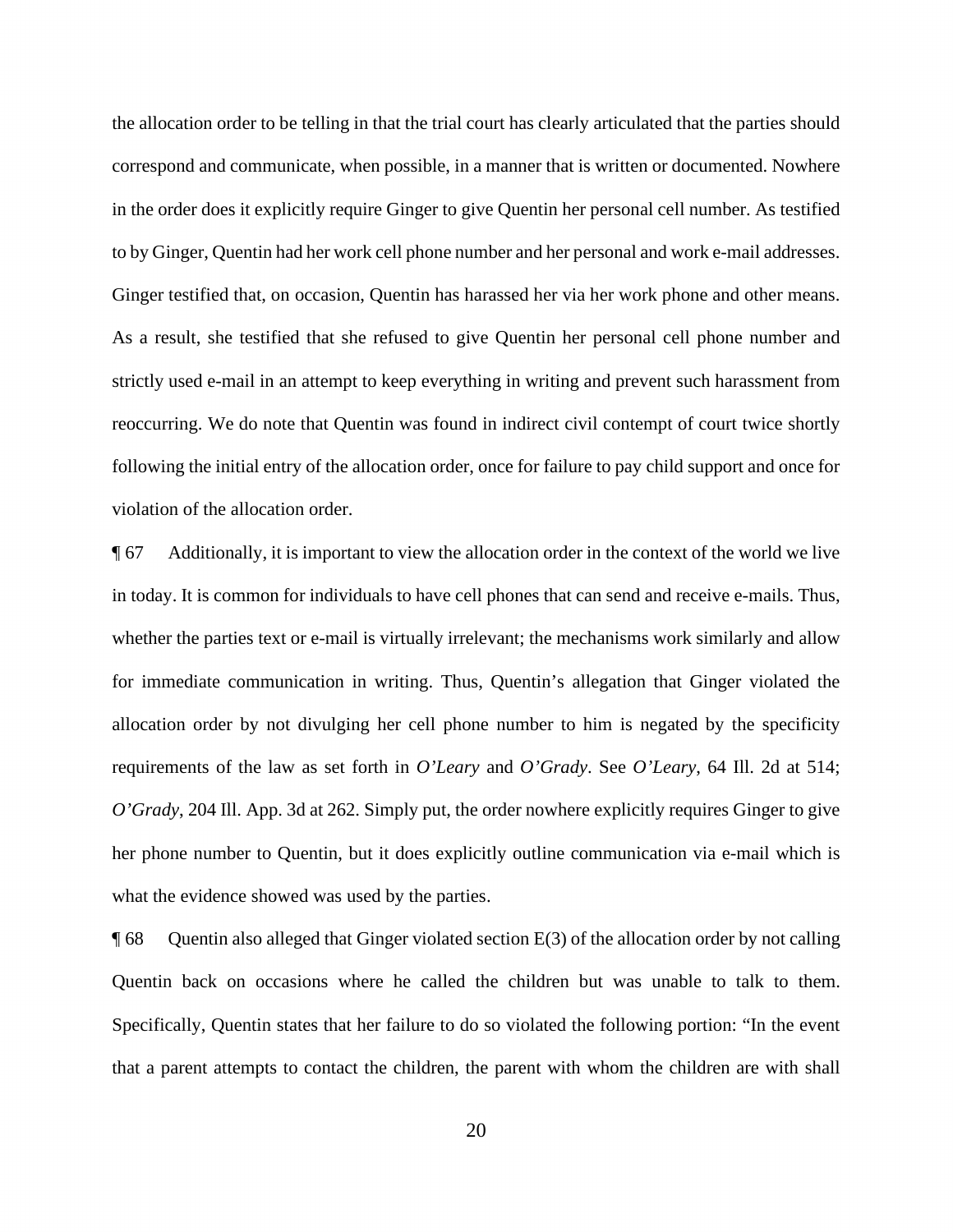make the children aware that the other parent has attempted the contact and shall telephone the other parent back as soon as practicable."

 S.V. the phone. However, S.V. sometimes would hang up the phone or indicate that she did not ¶ 69 First, we note that S.V., the eldest child, had at least one cell phone provided to her by Ginger for the purpose of communicating with Quentin. The testimony at trial from Ginger on this issue was that when Quentin called S.V.'s phone, S.V. did not always answer. Ginger testified that if she witnessed Quentin call S.V.'s phone, Ginger took the phone to S.V. and told her to call Quentin back. She testified that she encouraged the children to call Quentin back when they missed his calls and that, on some occasions, she has dialed Quentin back on S.V.'s phone and handed want to speak with Quentin at that time.

 where the parties presented differing versions of events and interactions. That is why our courts have put in place deferential standards when reviewing trial court determinations. See *In re Marriage of Bates*, 212 Ill. 2d at 515-16; *In re Marriage of Logston*, 103 Ill. 2d at 286-87. ¶ 70 Again, this is another scenario where the trial court had to make a factual determination Considering the evidence above, when viewed in the light most favorable to Ginger and inferences that are favorable to the trial court's ruling (*In re Marriage of Bates*, 212 Ill. 2d at 516), we do not find that the "opposite conclusion is clearly apparent" or that trial court's determination was "unreasonable, arbitrary, or not based on the evidence." Therefore, we do not find that the trial court erred in finding that Quentin failed to show that Ginger violated the allocation order.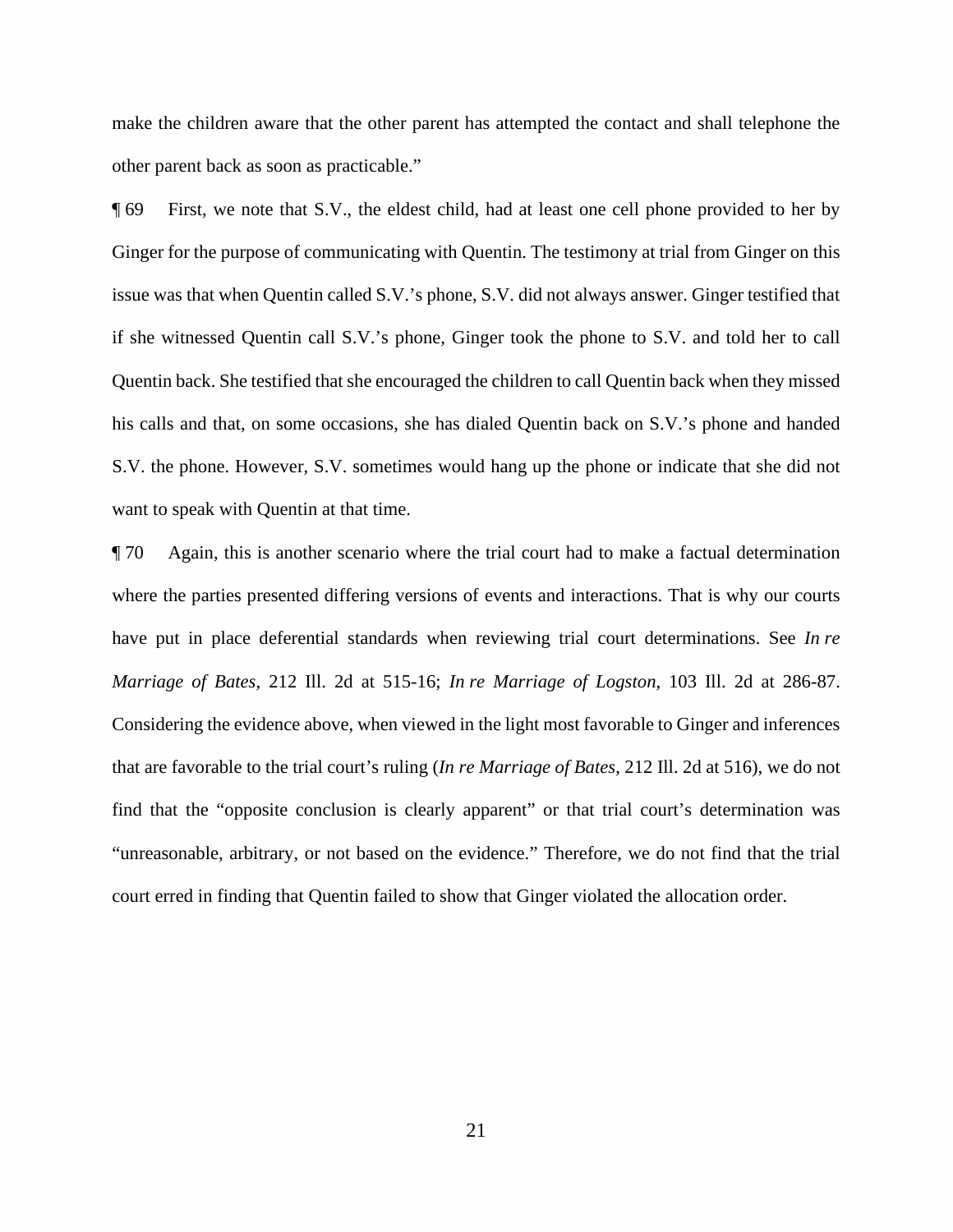¶ 71 D. Whether the Circuit Court Erred in *Sua Sponte* Granting Additional Parenting Time to Quentin Following Its Dismissal of His Second Amended Petition to Modify

¶ 72 The fourth issue before us is whether the trial court's *sua sponte* granting of additional parenting time to Quentin following its directed finding in favor of Ginger on the second amended petition to modify was proper.

 or an abuse of discretion.' " *In re Marriage of Burns*, 2019 IL App (2d) 180715, ¶ 24 (quoting discretion when its decision is based upon a misapplication of law." *Id.*  ¶ 73 " '[T]he standard of review for modification of a child-custody order after a dissolution judgment becomes final is whether the modification is against the manifest weight of the evidence *In re Marriage of Kading*, 150 Ill. App. 3d 623, 631 (1986)). "However, a court abuses its

¶ 74 Following the trial court's granting of directed verdict in favor of Ginger on Quentin's second amended petition to modify, the trial court entered a "minor modification" granting Quentin additional overnight stays with the children, resulting in approximately 13 days of parenting time. As a basis for its ruling, the trial court relied on section  $610.5(e)(2)$ , which reads as follows:

and (ii) any of the following are proven as to the modification:<br>\*\*\* "(e) The court may modify a parenting plan or allocation judgment without a showing of changed circumstances if (i) the modification is in the child's best interests;

(2) the modification constitutes a minor modification in the parenting plan or allocation judgment[.]" 750 ILCS 5/610.5(e)(2) (West 2018).

¶ 75 Quentin asserts that the modification of additional parenting time constitutes a minor modification under section  $610.5(e)(2)$  of the Act and is proper. However, Ginger argues that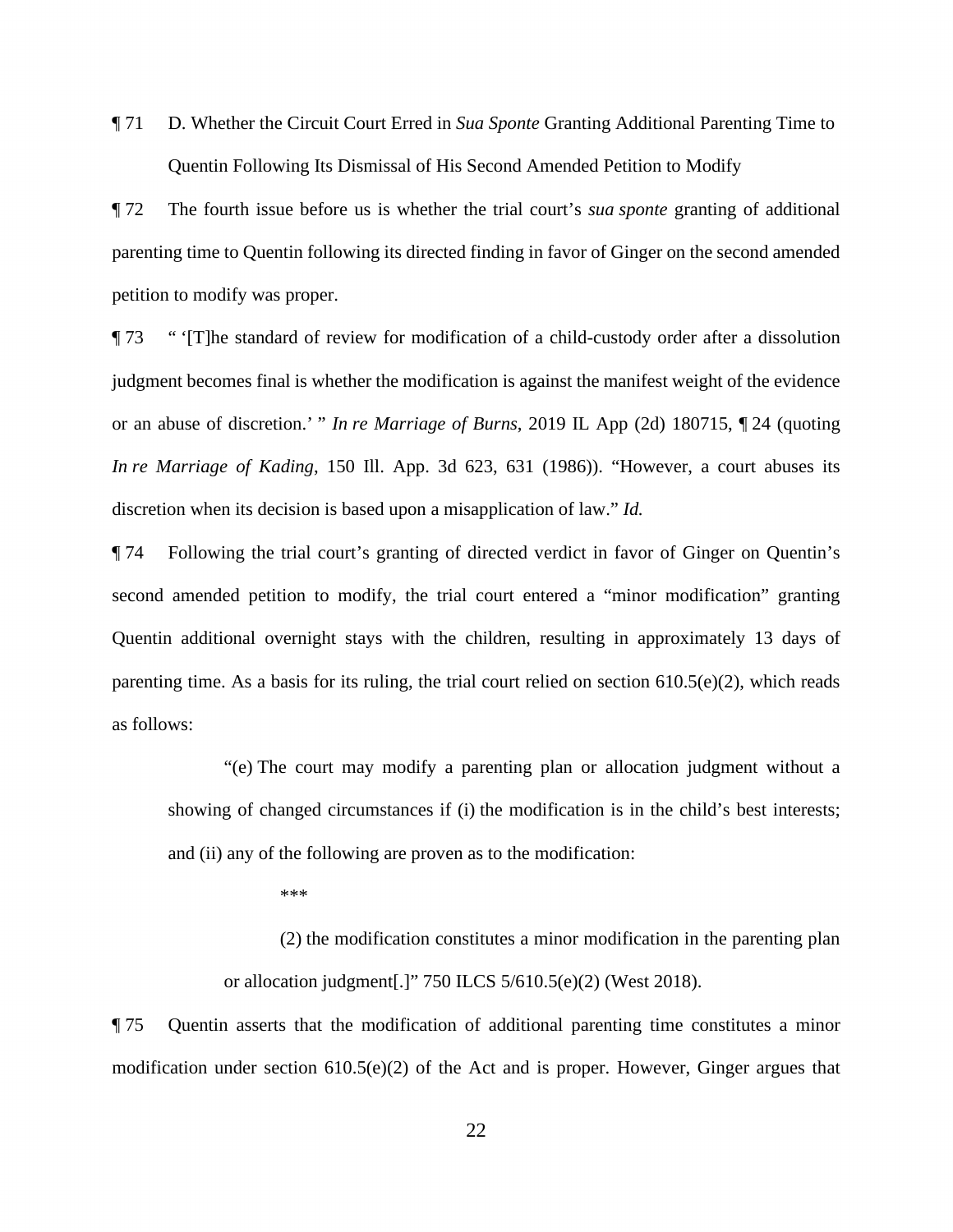section 2-1110 reads as follows: section 2-1110 reads as follows:<br>"In all cases tried without a jury, defendant may, at the close of plaintiff's case, move for section 2-1110 of the Code of Civil Procedure (735 ILCS 5/2-1110 (West 2018)), pursuant to which the trial court directed the verdict against Quentin, required that the action be dismissed and ended. In the alternative, Ginger argues that the modification was not "minor" as allowed for pursuant to section 610.5(e)(2) (750 ILCS 5/610.5(e)(2) (West 2018)). The applicable part of

 a finding or judgment in his or her favor. In ruling on the motion the court shall weigh the evidence, considering the credibility of the witnesses and the weight and quality of the evidence. *If the ruling on the motion is favorable to the defendant, a judgment dismissing the action shall be entered.*" (Emphasis added.) 735 ILCS 5/2-1110 (West 2018).

 ¶ 76 We note that this issue is a matter of first impression within the Fifth District Appellate Court. In *In re Marriage of Burns*, 2019 IL App (2d) 180715, our colleagues in the Second District occurred that warranted modification of parenting time. At the close of father's case-in-chief, in circumstances affecting the overall welfare of the children. In *Burns*, the trial court granted the directed verdict " 'in part' " and then proceeded to *sua sponte* modify the parties' parenting time. directed verdict, the case should have terminated, and the trial court lacked authority to modify the addressed a nearly identical issue as the one presented before us. In that case, a father petitioned the court for modification of an allocation order alleging a substantial change in circumstances had mother moved for a directed verdict, arguing that father had failed to prove a substantial change *Id.*  $\P$  3. Mother appealed, arguing that once the trial court found that father failed to establish his *prima facie* case that a substantial change in circumstances existed, and granted her motion for parenting plan. *Id.* ¶ 19.

¶ 77 The appellate court in *Burns* reversed the trial court and held as follows: 23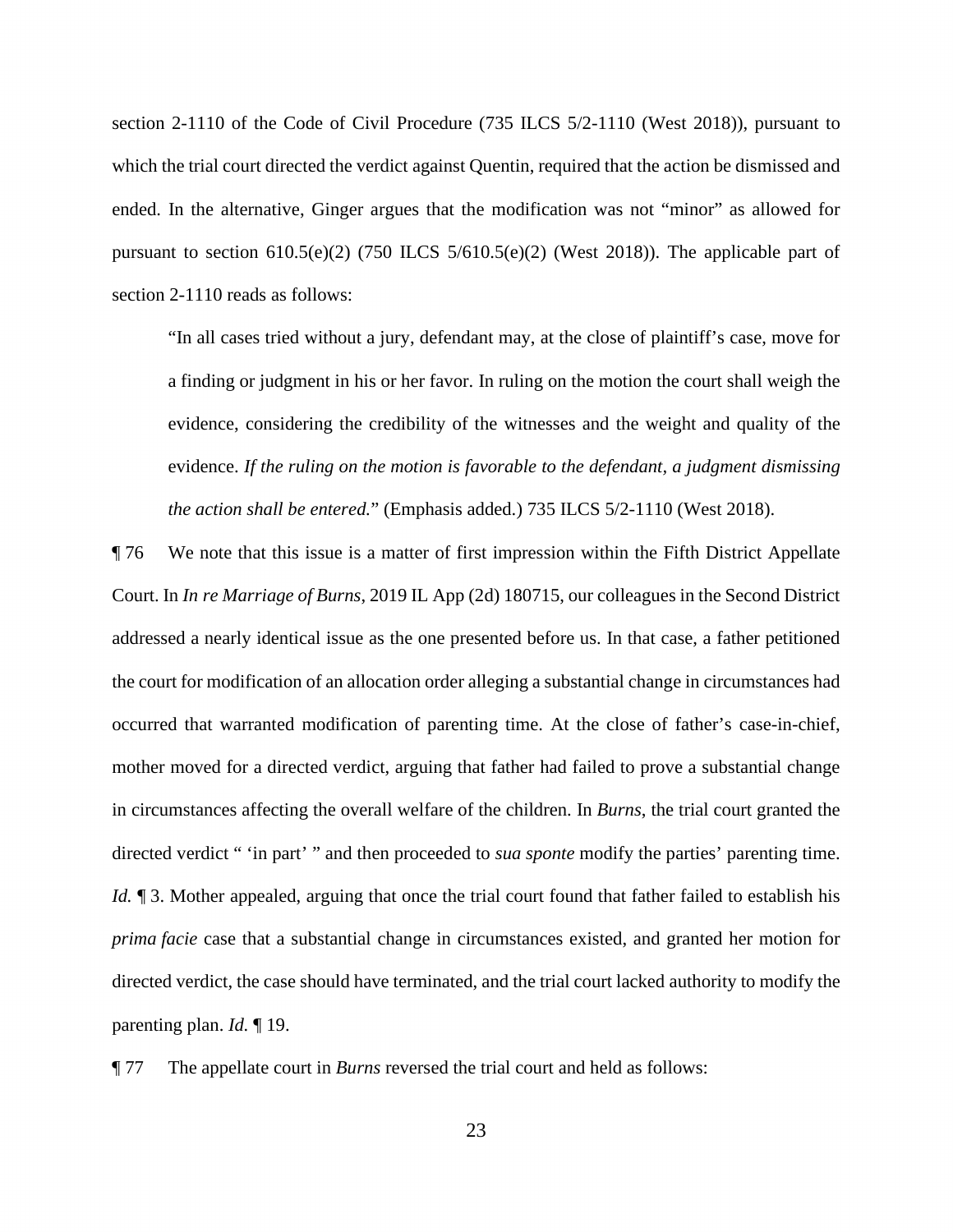"Here, the court granted [mother's] motion, finding that [father] failed to prove a entered relief under the petition. This court has not been presented with (or found) a case directed finding 'in part' was improper." (Emphasis in original.) *Id.* ¶ 27. 'significant change in circumstances' that affected the 'overall welfare of the children.' Thus, the court found that [father] failed to establish *both* prerequisites for relief under his petition, *i.e.*, a *prima facie* case. That decision should have terminated the case. See 735 ILCS 5/2-1110 (West 2016) ('if the ruling on the motion is favorable to the defendant, *a judgment dismissing the action shall* be entered' (emphasis added)). Indeed, the court's ruling did terminate the case in the sense that the hearing ended, and no further evidence was received. However, the ruling did not 'dismiss' or terminate the action in the sense that, despite finding that a *prima facie* case was not established, the court nevertheless in which a court granted a motion for a directed finding on the basis that the opponent failed to establish a substantial change in circumstances warranting modification of an agreement, but nevertheless modified the agreement. We find that the court's granting a

 ¶ 78 The *Burns* court went on to discuss whether the trial court had authority to modify the allocation order under section 610.5(e)(2), which allows for modification of a parenting plan if judgment.' " *Id.* ¶ 28 (quoting 750 ILCS 5/610.5(e)(2) (West 2016)). The court stated: "Even if, court *sua sponte* were not minor. (Emphasis in original.) *Id.* ¶ 28. "A 'minor' modification is 'small' or 'inconsequential.' " *Id.* ¶ 29. "We apply this provision narrowly, so as to comport with the Act's policy favoring the finality and continuity of parenting plans." *Id.* The court then " 'the modification constitutes a minor modification in the parenting plan or allocation theoretically, the court *could* have granted the motion in part," the modifications made by the trial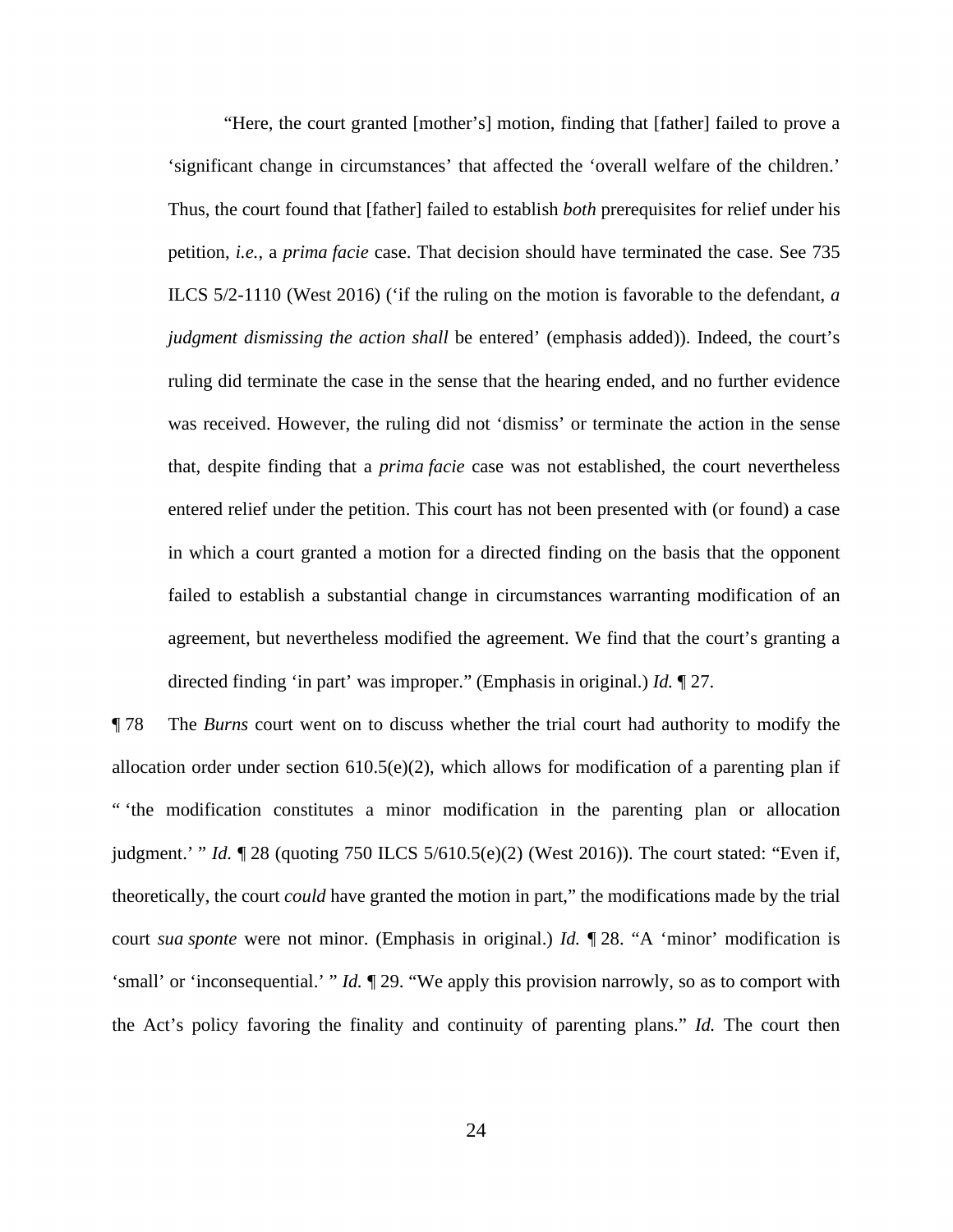articulated that the modifications were not minor because they made substantial changes to summer parenting time and required mother to drive to a different state for some exchanges. *Id.* 

 ¶ 79 Finally, the *Burns* court stated: "In any event, we agree that due process was violated. to be heard." (Emphasis in original.) *Id.* ¶ 31. Specifically, although [mother] was aware that [father] wanted parenting time modified, as to the modifications ordered *sua sponte* by the *court*, [mother] was not given notice and an opportunity

 ¶ 80 We agree with the above analysis and, thus, find that the trial court's modifications in this matter were not proper.

 his *prima facie* case that a substantial change existed or that modification was necessary to serve previously. Additionally, the trial court went so far as to issue section 610.5(f) sanctions against ¶ 81 In this case, Quentin alleged a substantial change in circumstances warranting modification of parenting time and requested that the parenting plan be modified so that he be awarded the majority of parenting time. Following Quentin's presentation of evidence, the trial court determined: "There's not been a substantial change in circumstance. These kids are doing wonderfully well." Thus, at the close of evidence, the trial court found that Quentin failed to prove the children's best interests. The trial court then properly granted Ginger's motion for directed verdict pursuant to section 2-1110 and dismissed the action "with prejudice" as discussed Quentin for filing "frivolous" petitions to modify. It is at this point that the trial court should have terminated all matters as it related to modification of parenting time and the case should have ceased.

¶ 82 Instead, following the dismissal, the trial court *sua sponte* proceeded to inquire about modifying the provisions of the parenting plan, asking the parties to brief him on his authority to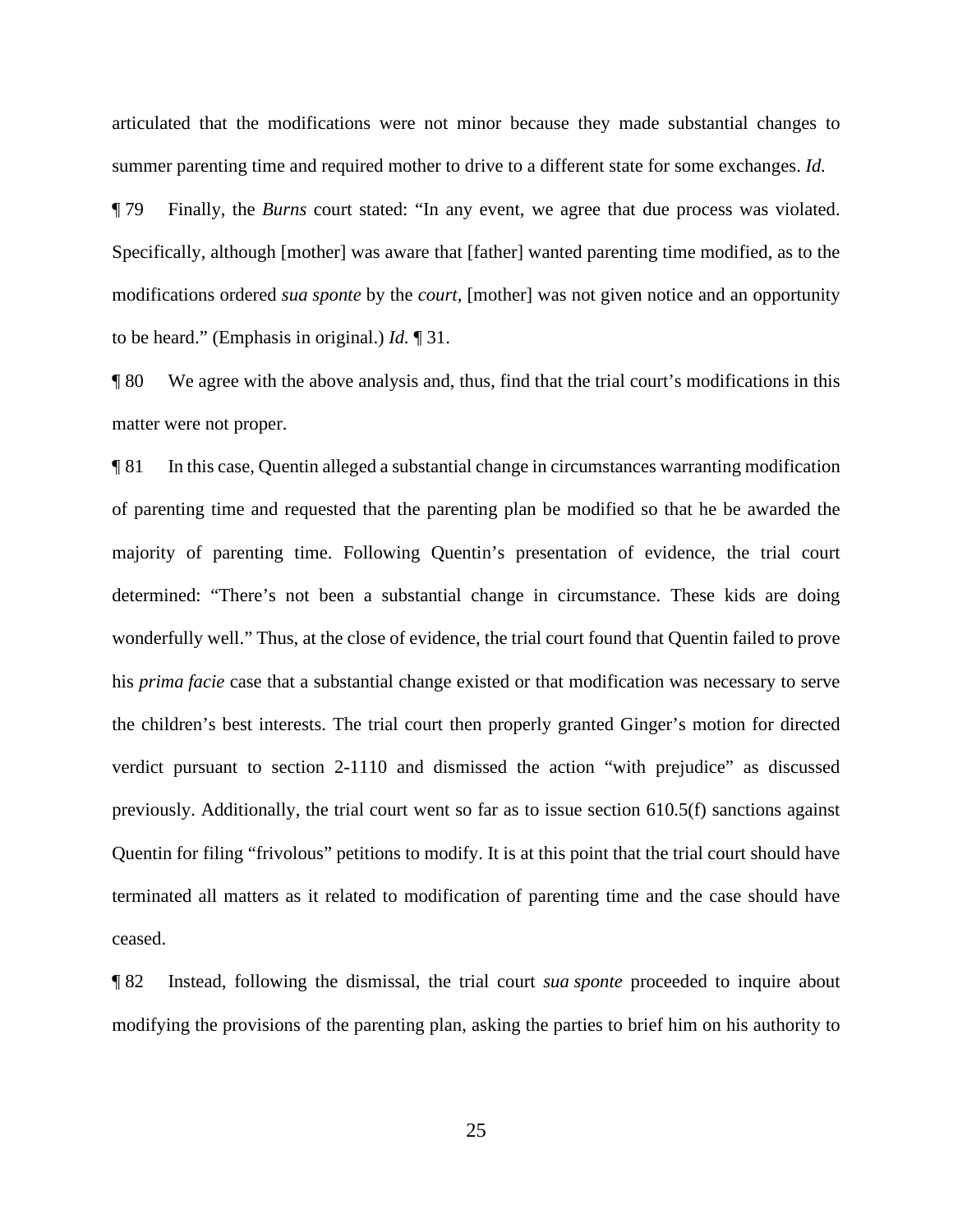make a minor modification to the parenting time in light of the law as articulated in *Burns* and section 610.5(e). See *id.* ¶ 24.

 further away from Quentin." The trial court then went on to modify the parenting plan so that ¶ 83 Following briefing by both parties on the minor modification issue, the trial court in its April 24, 2020, order found that "a minor modification of the parenting time portion of the order [was] necessary as [Ginger] has moved outside of the children's previous school district and Quentin's parenting time would be extended from Sunday evening until Monday morning during his scheduled parenting time every other weekend. Thus, the trial court granted Quentin an additional overnight stay with the children every other week, allowing Quentin approximately 13 additional days a year of parenting time. Here, the trial court erred.

 $\P$  84 The trial court's basis for its section 610.5(e)(2) minor modification to the parenting plan Mother has moved and enrolled the minor children in Eldorado schools grades 7th and 2nd"; "I. frivolous filings against Quentin based upon these claims and then its reliance on those very claims with is the same finding the trial court had in *Burns*: a granting of a motion for directed verdict " 'in part,' " which is improper. *Id.* ¶ 27. was Ginger's change of residence and the children's change of school district. However, these were two of the main allegations made in Quentin's second amended petition to modify ("G. Mother's move creates an issue with Father's parenting time at pick-up from school"). This court simply cannot bring into harmony the trial court's granting of directed verdict and sanctions for to turn around and "*sua sponte*" modify the allocation order in favor of Quentin. What we are left

 but did give grounds for a minor modification, this court would not find the granting of an ¶ 85 However, assuming *arguendo* that the trial court did have the authority to find that Ginger's change of residence and the children's change of school did not constitute a substantial change,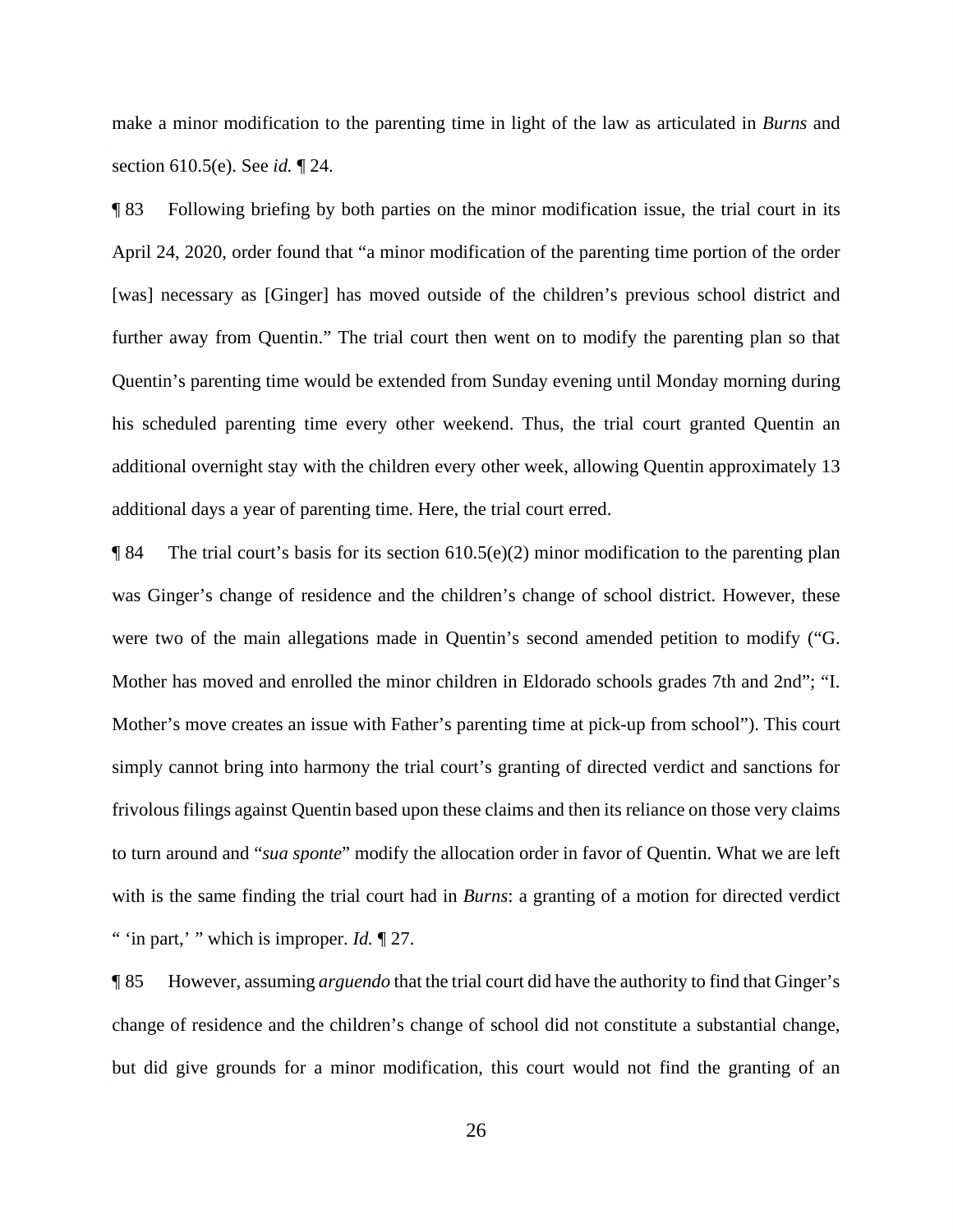we turn to a Fourth District case, *In re Marriage of O'Hare*, 2017 IL App (4th) 170091, for further additional overnight stay every other weekend to be "minor." In addition to our reliance on *Burns*, support of this determination.

 remaining 44% of parenting time to father. *Id.* ¶ 5. Father filed an amended motion to modify, which proposed a modification that "would increase [father's] parenting time by 6% and would result in [the parties] sharing parenting time equally, 50% apiece." *Id.* ¶ 10. Mother then filed "a motion to dismiss the motion to modify parenting time, alleging that (1) [father] failed to allege a change of circumstances and (2) the modification sought was not a minor modification as minor modification as contemplated by 750 ILCS 5/610.5(e).' " *Id.*  ¶ 86 In *O'Hare*, the parties' allocation order gave 56% of the parenting time to mother and the contemplated by section 610.5(e)(2) of the \*\*\* Act." *Id.* ¶ 11. "Later that month, the trial court granted [mother's] motion to dismiss, finding that 'an additional overnight every 14 days is not a

 Assembly amended section 610.5 of the \*\*\* Act to allow modification of parenting time absent a substantial change in circumstances in limited situations." *Id.* ¶ 17. The *O'Hare* court then constituted "a minor modification within the meaning of section 610.5(e) of the \*\*\* Act." *Id.* ¶ 27. finality of the order outlining the parenting plan." *Id.* ¶ 28. ¶ 87 On appeal, the Fourth District Appellate Court noted, "In January 2016, the Illinois General reviewed the trial court's decision in light of the newly amended section 610.5(e) of the Act. The court noted that "the term 'minor' is synonymous with 'small' or 'inconsequential' " and then went on to reject father's argument that his request, which "would change the parenting plan from one parent serving as the primary custodial parent to both parents having equal parenting time," The court further noted that its interpretation was supported by the Act's "policy favoring the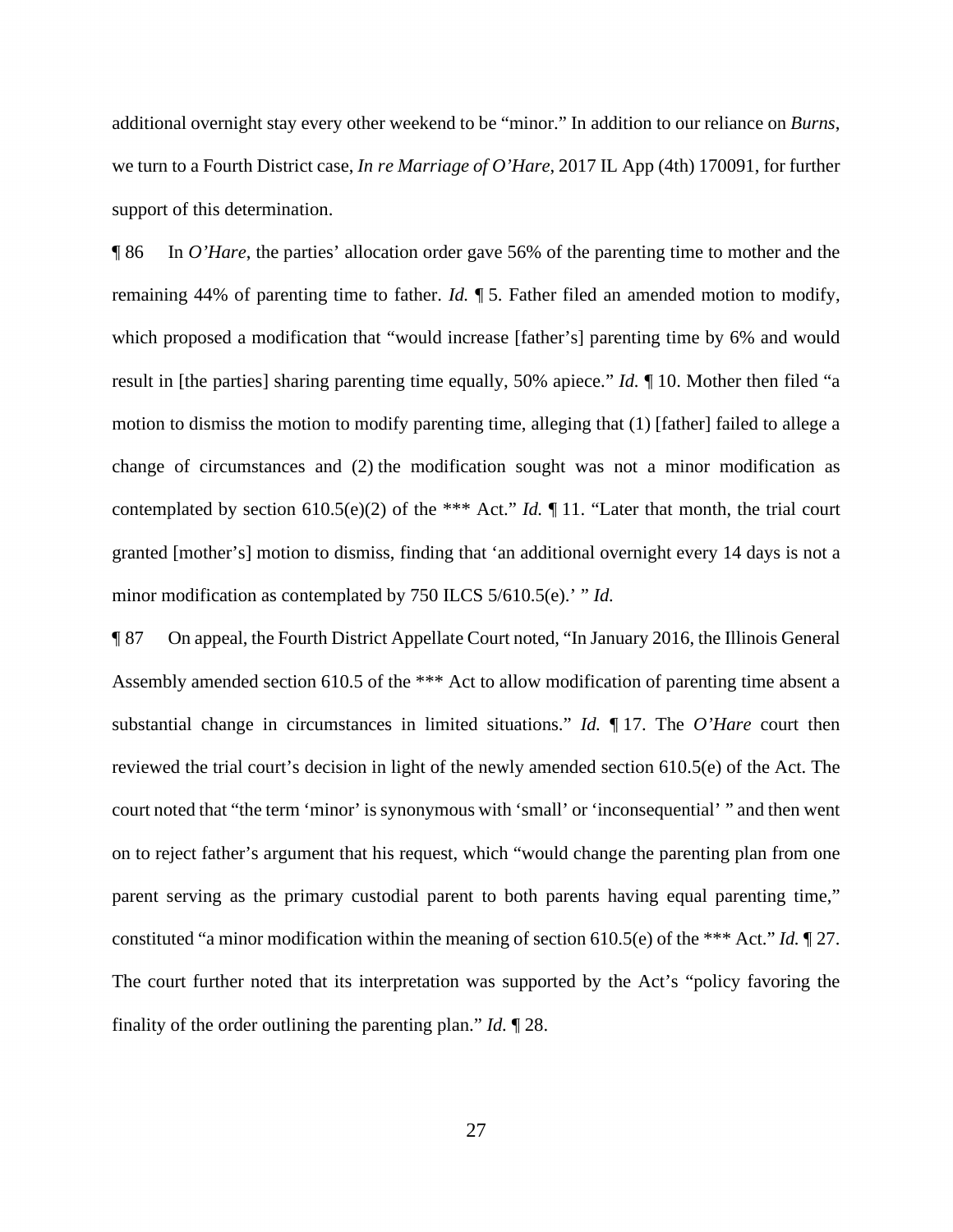¶ 88 Therefore, because an additional half-month with or without one's child is not "inconsequential," we find, in accord with *O'Hare*, that "an additional overnight every 14 days is not a minor modification as contemplated by 750 ILCS 5/610.5(e)." (Internal quotation marks omitted.) *Id.* ¶ 11.

 *Burns*, 2019 IL App (2d) 180715, ¶ 31. ¶ 89 Finally, we also note that the manner in which the trial court handled this modification raises concerns as to whether Ginger's due process rights were violated. As was highlighted in *Burns*, though Ginger prevailed on her motion for directed verdict, that ruling acted to her detriment because the trial court ceased hearing evidence from the parties, and instead of dismissing the matter, *sua sponte* removed parenting time from Ginger. Thus, she was not afforded the opportunity to present evidence against modification, major or minor. See In *re Marriage of* 

 $\P$  90 Here, Quentin did not seek relief pursuant to section 610.5(e)(2), which allows a court to make a minor modification without a finding of a substantial change in circumstances. 750 ILCS 5/610.5(e)(2) (West 2018). Instead, Quentin brought his petition to modify pursuant to section 610.5(c), which allows for modification only after a finding of substantial change in circumstances. *Id.* § 610.5(c). Quentin's failure to seek relief pursuant to section 610.5(e)(2) either solely, or in the alternative, denied Ginger notice. The trial court's entry of a minor modification *sua sponte*, without Ginger having an opportunity to first present her case, denied her the right to be heard. Thus, the lack of notice of the potential minor modification, without an opportunity to be heard on that particular issue, creates due process concerns. See *Burns*, 2019 IL App (2d) 180715, ¶ 31.

¶ 91 Therefore, for the foregoing reasons, we find the trial court erred in *sua sponte* modifying the allocation order and we vacate the modifications.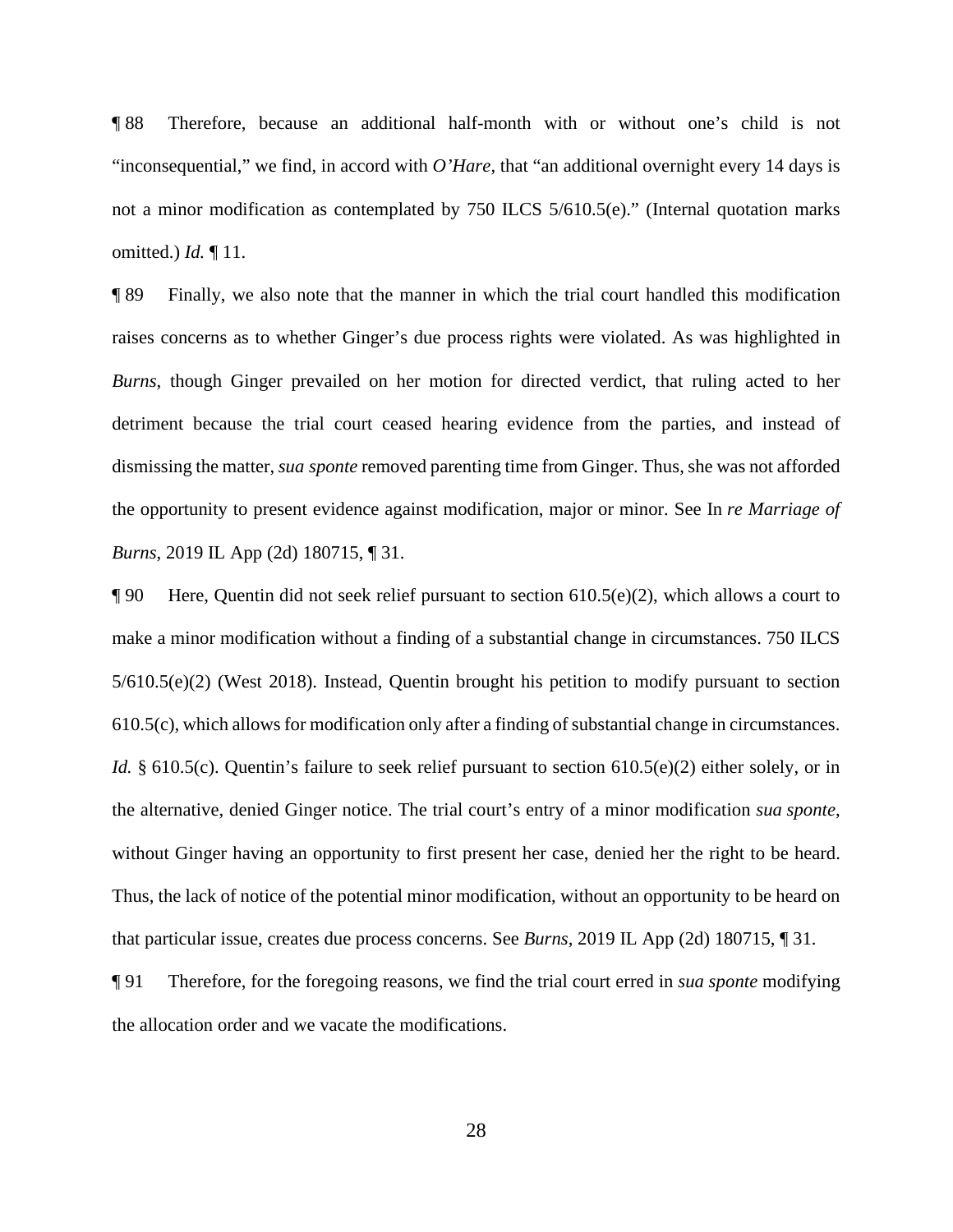¶ 92 E. Whether the Circuit Court Erred in Denying Ginger's Request for Sanctions Pursuant to Illinois Supreme Court Rule 137

¶ 93 The final issue before this court is whether the trial court's denial of Ginger's request for sanctions pursuant to Illinois Supreme Court Rule 137 (eff. Jan. 1, 2018) was improper in light of Quentin's frivolous filings.

 person could make. Where reasonable people could differ as to the propriety of the trial court's ¶ 94 "In reviewing a decision on a motion for sanctions, we must primarily determine whether the trial court's decision was informed, based on valid reasons, and whether the decision followed logically from the application of the reasons stated." *Thomas Hake Enterprises, Inc. v. Betke*, 301 Ill. App. 3d 176, 182 (1998). "The trial court's determination regarding a motion for sanctions is a matter within the court's discretion and will not be disturbed absent an abuse of that discretion." *Id.* "An abuse of discretion will be found only where a trial court has made a decision no reasonable action, there has been no abuse of discretion." *In re Marriage of Sykes*, 231 Ill. App. 3d 940, 947 (1992). "A party seeking the imposition of Rule 137 sanctions against an opponent is the burdened party \*\*\*." *In re Marriage of Schneider*, 298 Ill. App. 3d 103, 109 (1998).

Rule 137 reads, in relevant part:

¶ 95 Rule 137 reads, in relevant part: "The signature of an attorney or party constitutes a certificate by him that he has read the pleading, motion or other document; that to the best of his knowledge, information, and belief formed after reasonable inquiry it is well grounded in fact and is warranted by existing law or a good-faith argument for the extension, modification, or reversal of existing law, and that it is not interposed for any improper purpose, such as to harass or to cause unnecessary delay or needless increase in the cost of litigation. \*\*\* If a pleading, motion, or other document is signed in violation of this rule, the court, upon motion or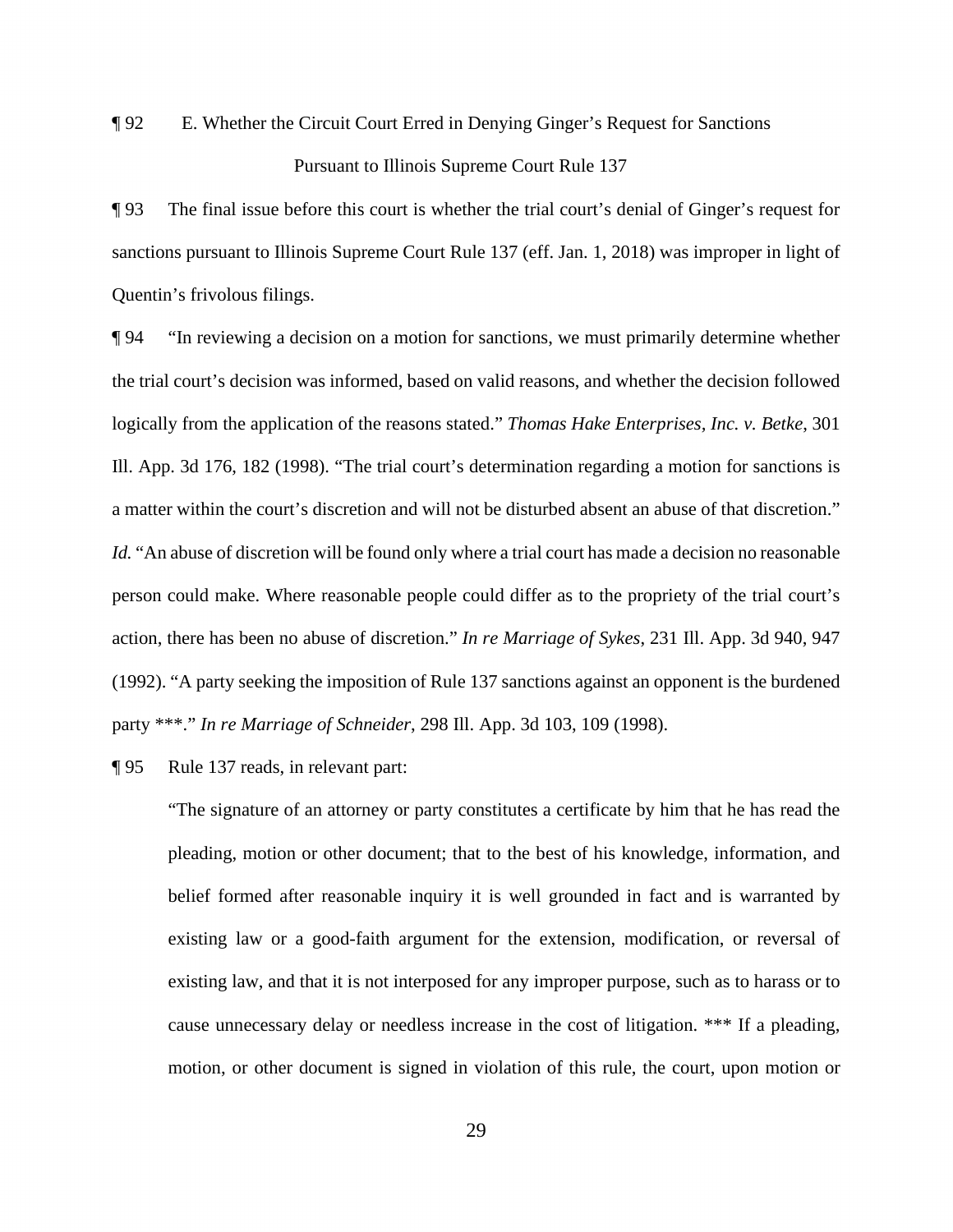upon its own initiative, may impose upon the person who signed it, a represented party, or both, an appropriate sanction, which may include an order to pay to the other party or parties the amount of reasonable expenses incurred because of the filing of the pleading, motion or other document, including a reasonable attorney fee." Ill. S. Ct. R. 137 (eff. Jan. 1, 2018).

 because the trial court "found Quentin's pleadings to be 'frivolous and repeated' \*\*\* and given \*\*\* an appropriate sanction." (Emphasis added.) *Id.* The statute does not require an entry of ¶ 96 Ginger asserts that the purpose of Rule 137 is to sanction "frivolous" pleadings and that the trial court did not vacate that finding, the trial court erred when it did not award Ginger her attorney fees and costs." However, as the language of Rule 137 states, "the court \*\*\* *may* impose sanctions for frivolous filings, it merely gives the trial court the discretion to issue sanctions if the conduct warrants such a measure. Further, while the trial court did impose sanctions under section 610.5(f) of the Act (750 ILCS 5/610.5(f) (West 2018)), as noted above, that ruling was made in error because there was only one petition to modify.

¶ 97 Here, the court entered the following docket order when it denied Ginger's request for sanctions:

 NOT file the Petitions to modify with the intent to harass Ms. Lanius [*sic*] and the pleadings "2) As to the Motion for sanctions, the court finds that the [*sic*] although the evidence presented at trial on the petition to modify resulted in a directed verdict, Mr. Vickers DID were not vexatious. The evidence revealed that there was not a substantial change in cricumstances [*sic*] and a directed verdict was entered in favor of Ms. Lanius [*sic*] at the conclusion of Mr. Vicker's [*sic*] case. THe [*sic*] court even imposed a sacntion [*sic*] under 610.5 (f) concerning Mr. Vicker's [*sic*] ability to file subsequent petitions to modify.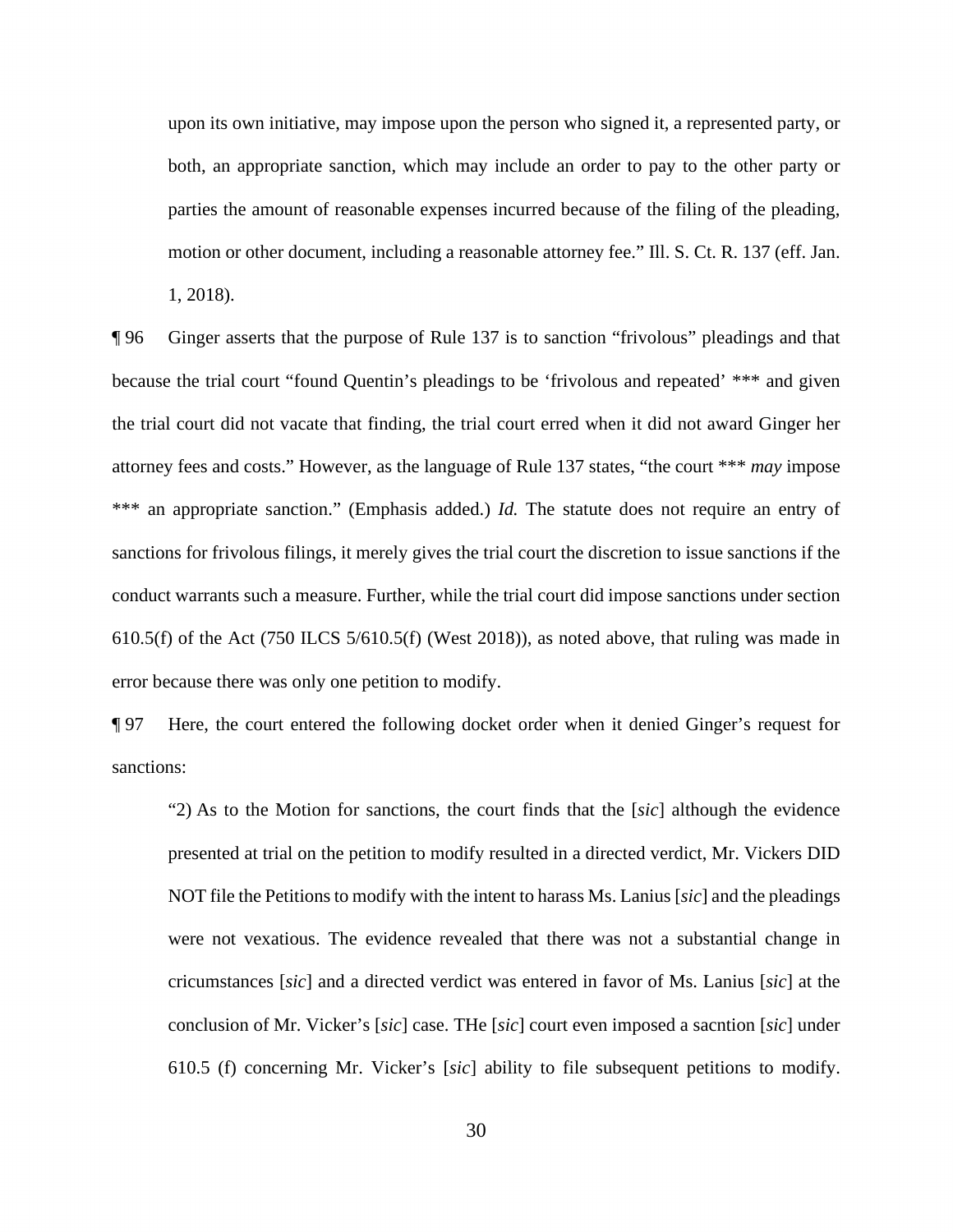Lanius [*sic*] had moved away from Hamilton County with the kids. Mr. Vicker's [*sic*] belief, in the court's opinion, was misguided and not supported by the evidence at trial. Sanctions under Rule 137 are separate and disinct [*sic*] from 750 ILCS 5/610.5(f) sanctions. Under 610.5(f), the court did have the ability to financially santion [*sic*] Mr. Vickers for vexaitous [*sic*] or harassing actions. The court did not and still does not believe that financial sanctions under Rule 137 or section 610.5 (f) are appropriate. Mr. Vickers, in the court's opinion, brought the petitions to modify out of his love for his children and in good faith beleived [*sic*] that a modiification [*sic*] was necessary for their best interests as Ms. This court also found the action to be frivilous [*sic*] as defined only by 750 ILCS 5/610(f). The court did not and does not find, however, that the actions were commenced with the intent to harass or were vexatious in any way. The court should only reserve Rule 137 sanction for the most agregious [*sic*] cases. The court beleives [*sic*] that Rule 137 sanction ARE NOT WARRANTED AT THIS TIME. IT IS SO ORDERED. JUDGE EVAN L. OWENS."

¶ 98 After review of the record before us and considering the deferential standard of review, we find that the trial court's reasoning for denying sanctions was not unreasonable and, thus, do not find that the trial court's denial of Rule 137 sanctions against Quentin was an abuse of discretion.

### ¶ 99 III. CONCLUSION

 directing verdict in favor of Ginger on Quentin's second amended petition to modify and ¶ 100 For the foregoing reasons, we affirm in part and vacate in part the final orders of the circuit court of Hamilton County entered on April 24, 2020. Specifically, we (1) affirm the trial court's subsequent dismissal, (2) vacate the trial court's entry of sanctions against Quentin pursuant to section 610.5 of the Act for filing "frivolous and repeated" petitions to modify, (3) affirm the trial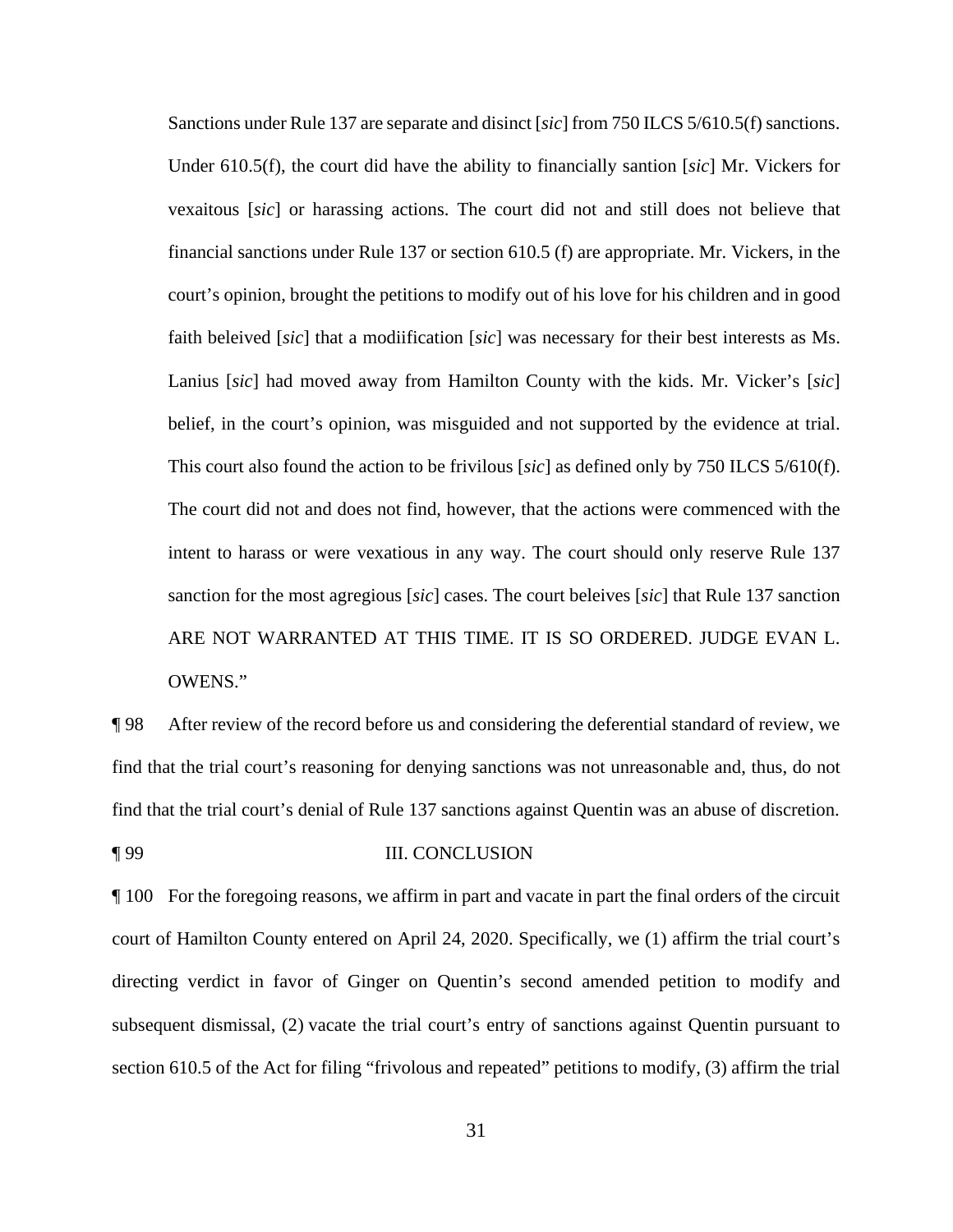and (5) affirm the trial court's denial of Ginger's request for Rule 137 sanctions against Quentin. court's finding that Quentin failed to present sufficient evidence that Ginger violated the terms of the trial court's allocation order concerning communication with the children, (4) vacate the trial court's *sua sponte* modification of the allocation order granting Quentin additional parenting time, ¶ 101 Affirmed in part and vacated in part.